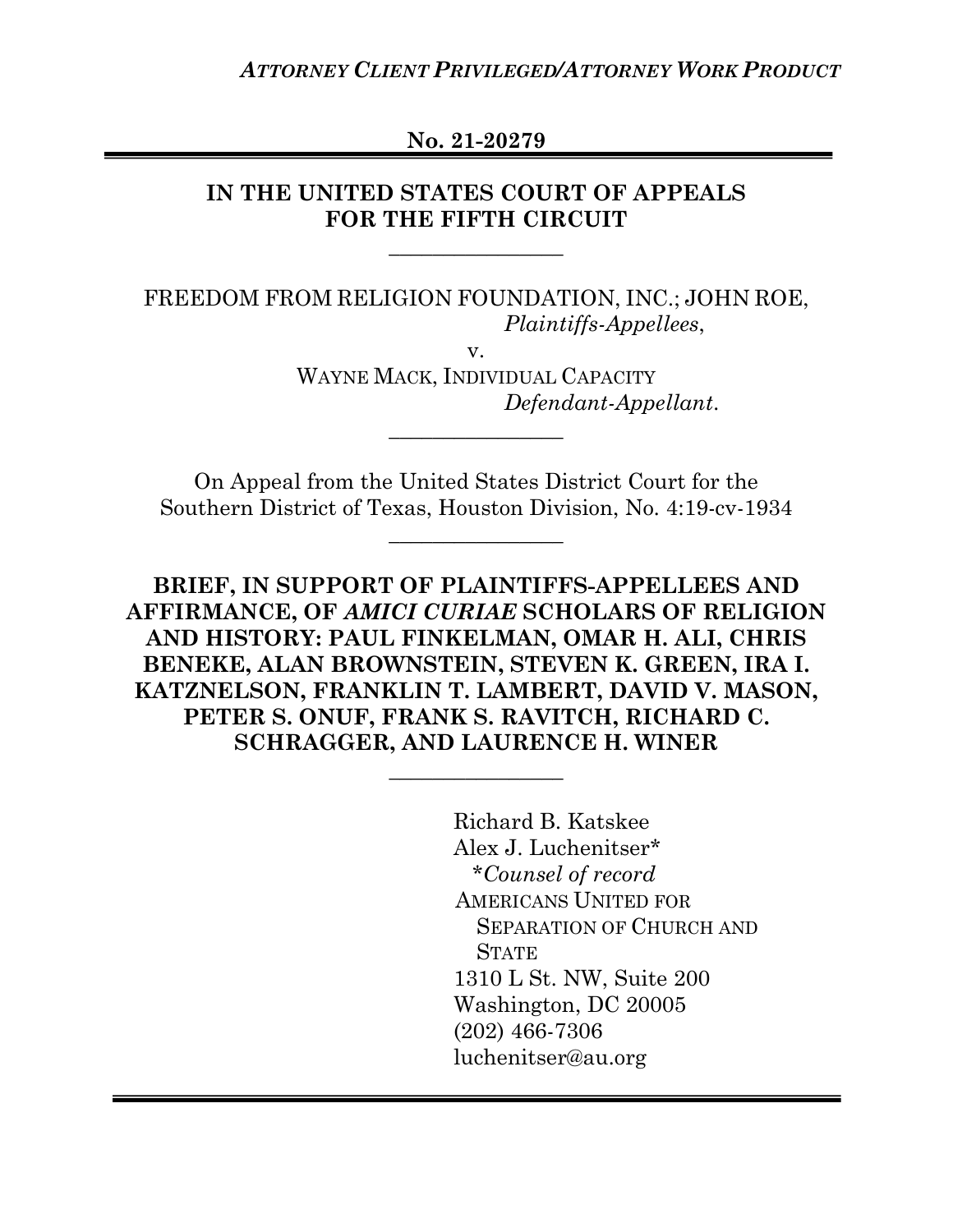#### **SUPPLEMENTAL CERTIFICATE OF INTERESTED PERSONS**

*No. 21-20279, Freedom from Religion Foundation, Inc.; John Roe v. Wayne Mack, Individual Capacity*

Pursuant to Fifth Circuit Rule 29.2, the undersigned counsel of record certifies that, in addition to the persons and entities listed in the Certificates of Interested Persons of the parties and other *amici*, the following listed persons and entities as described in the fourth sentence of Rule 28.2.1 have an interest in the outcome of this case. These representations are made in order that the judges of this court may evaluate possible disqualification or recusal.

*Amici Curiae* Paul Finkelman Omar H. Ali Chris Beneke Alan Brownstein Steven K. Green Ira I. Katznelson Franklin T. Lambert David V. Mason Peter S. Onuf Frank S. Ravitch Richard C. Schragger Laurence H. Winer

Counsel for *Amici Curiae* Americans United For Separation of Church and State Richard B. Katskee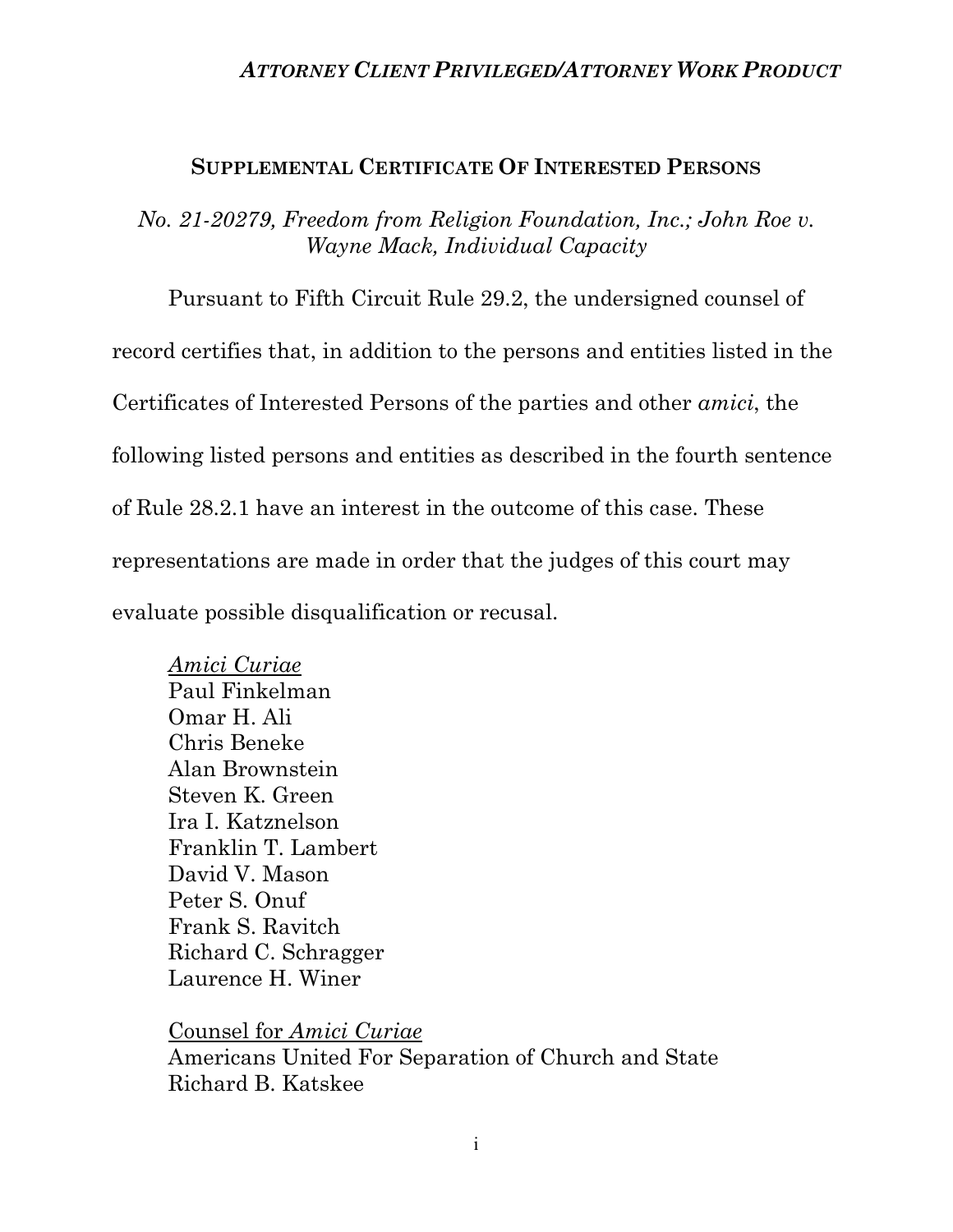Alex J. Luchenitser Sidley Austin LLP Jeffrey Green Joshua Moore Alex Sirio

Dated: November XX, 2021

# */s/ Alex J. Luchenitser*

Alex J. Luchenitser Attorney of record for *amici*  Paul Finkleman et al.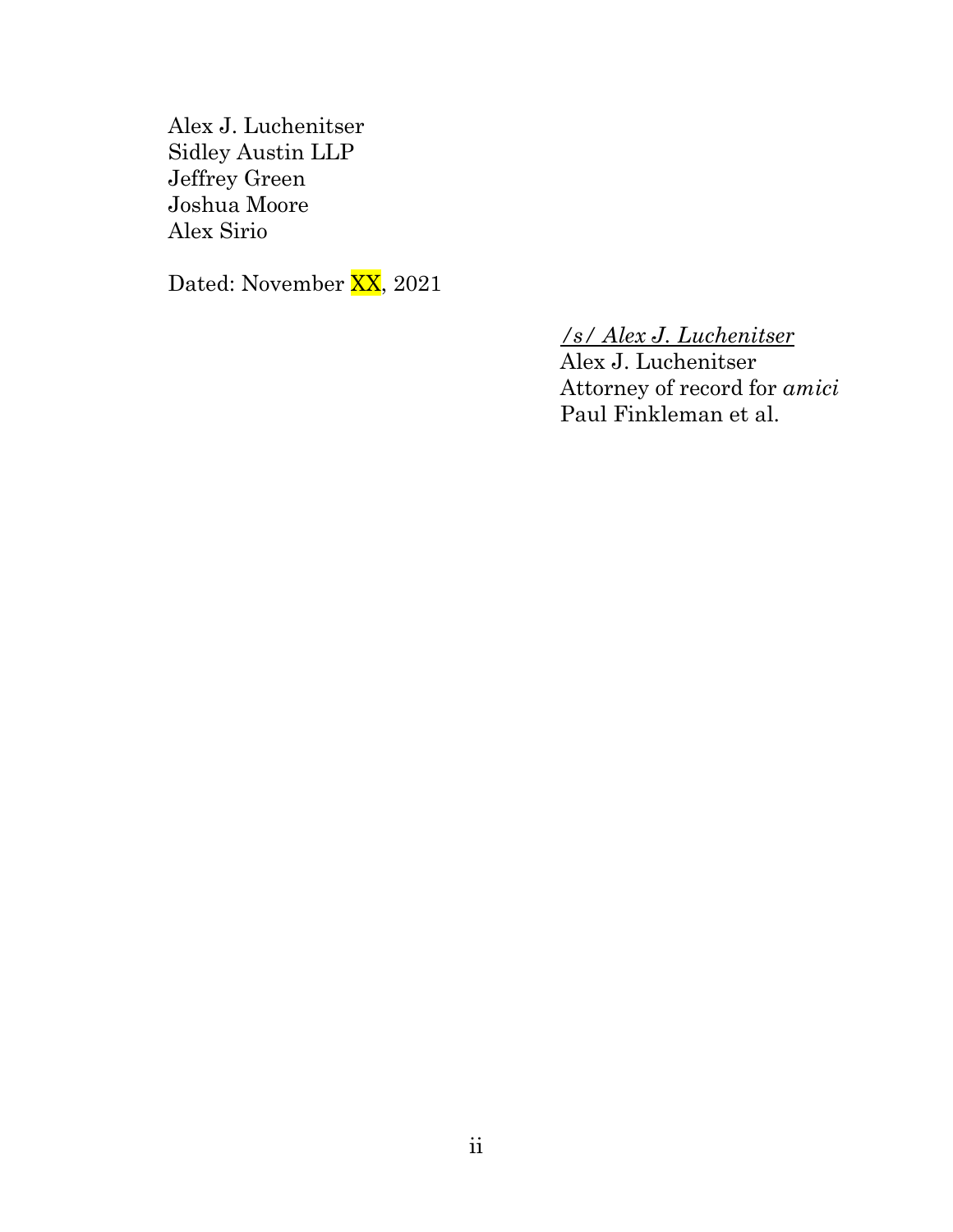Table of Contents

[To be added]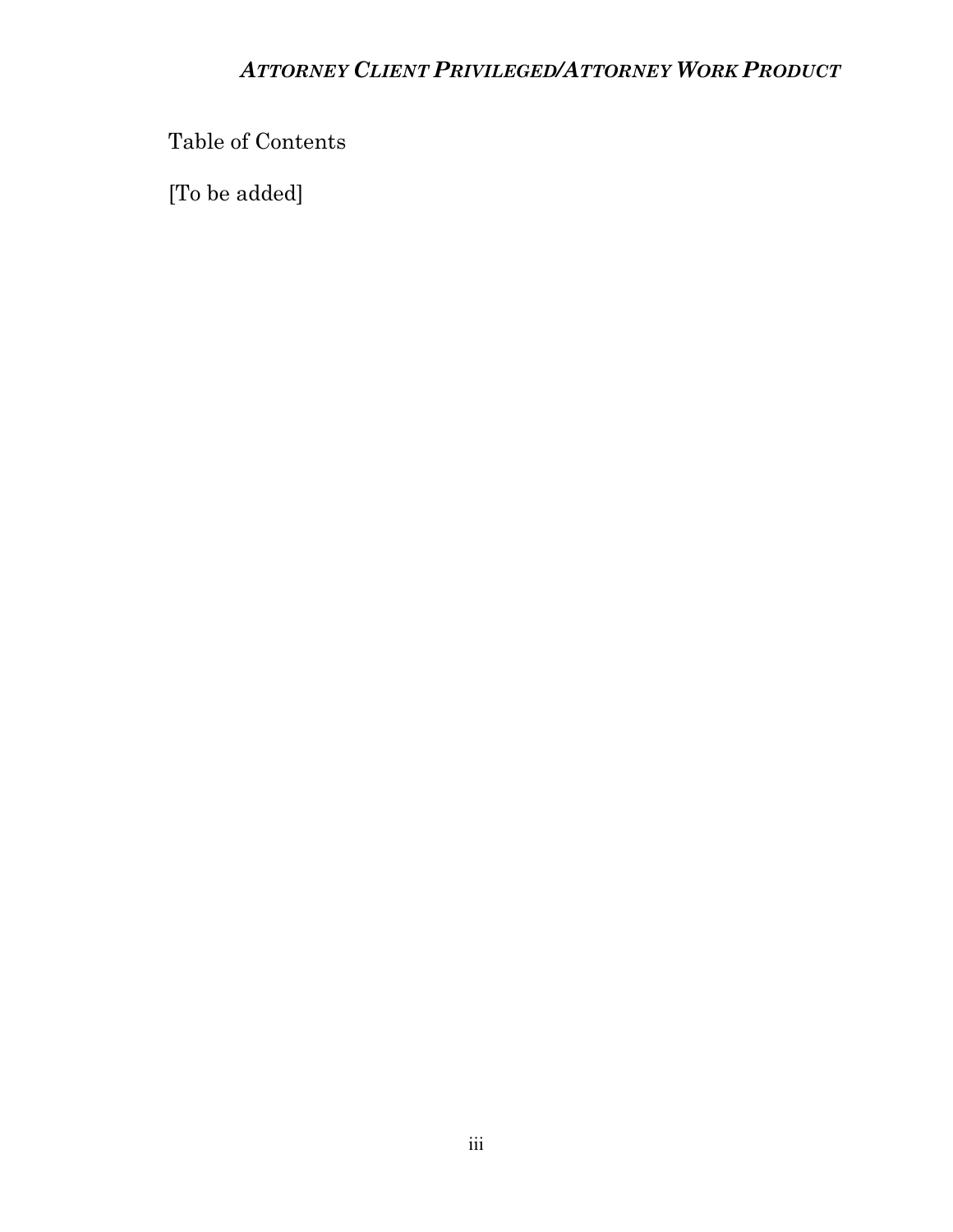Table of Authorities

[To be added]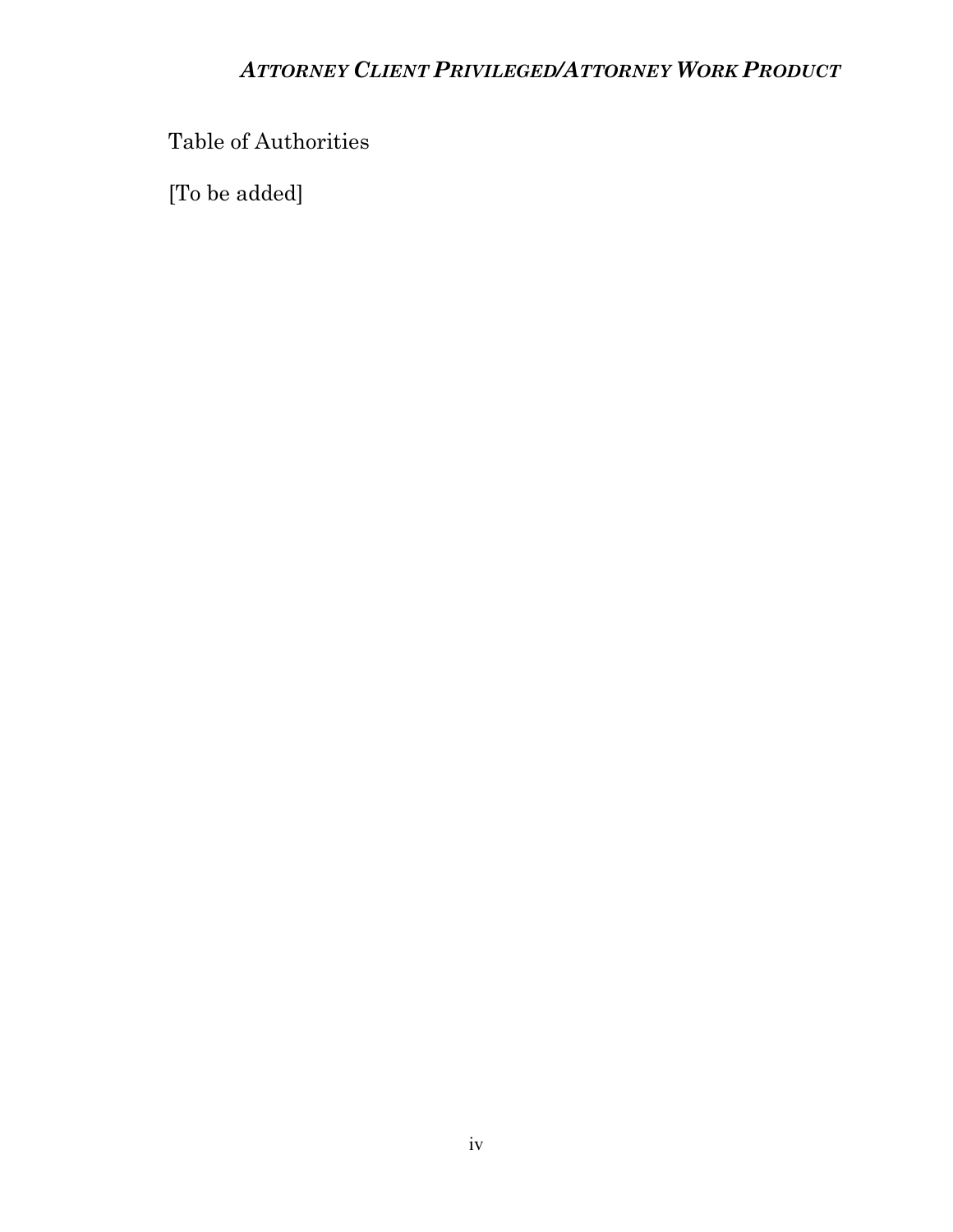### **IDENTITY AND INTEREST OF** *AMICI CURIAE*[1](#page-5-0)

*Amici* are historians and legal scholars who specialize in constitutional history and religious freedom. They have substantial expertise in the history of the Establishment Clause and related issues. *Amici* have a professional interest in the proper disposition of those issues and believe that the Court should decide this case based on a more complete and accurate understanding of history.

Paul Finkelman, Ph.D., is the Chancellor and Distinguished Professor of History at Gratz College. He specializes in American legal history and constitutional law, with particular interests in, among other topics, constitutional history and freedom of religion. He has authored more than 150 articles and more than 30 books on these and other topics.

Professor Finkelman is joined by the following *amici*, who include biographers of the Founders, editors and former editors of the papers of the founding generation, scholars of the First Amendment and religious

<span id="page-5-0"></span><sup>&</sup>lt;sup>1</sup> No counsel for a party authored this brief in whole or in part, and no person other than *amici*, their members, or their counsel made a monetary contribution intended to fund the brief's preparation or submission. All parties have consented to the filing of this brief.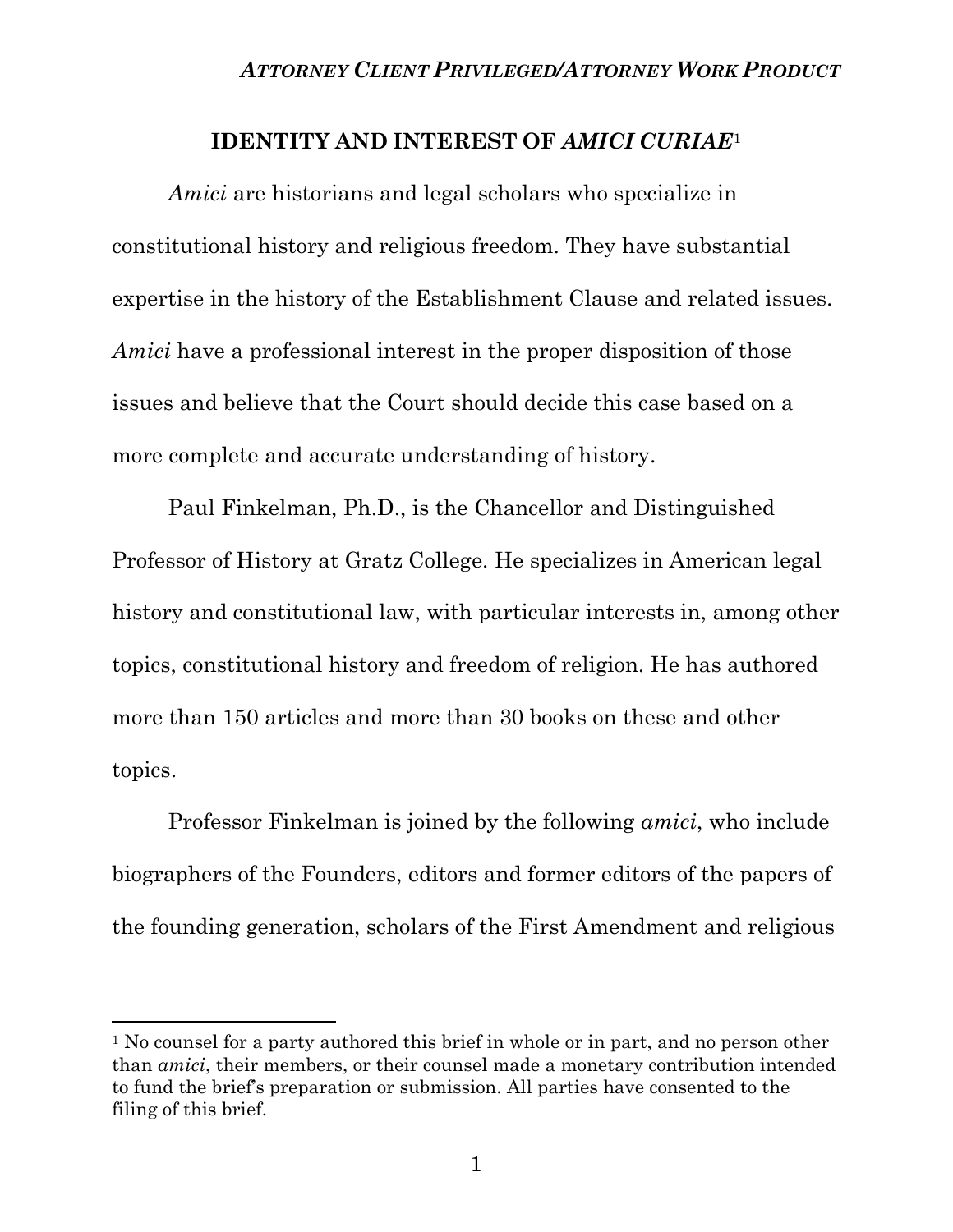tolerance in early America, nationally recognized constitutional-law scholars, and winners of numerous awards and prizes:

- Omar H. Ali, Professor of African American and African Diaspora Studies and History, The University of North Carolina at Greensboro.
- Chris Beneke, Professor of History, Bentley University.
- Alan Brownstein, Professor of Law emeritus, UC Davis School of Law.
- Steven K. Green, J.D., Ph.D., Fred H. Paulus Professor of Law and Director Center for Religion, Law and Democracy, Willamette University.
- Ira I. Katznelson, Ruggles Professor of Political Science and History, Columbia University.
- Franklin T. Lambert, Professor Emeritus of History, Purdue University.
- David V. Mason, Ph.D., Associate Professor, Rhodes College.
- Peter S. Onuf, Thomas Jefferson Foundation Professor Emeritus, University of Virginia.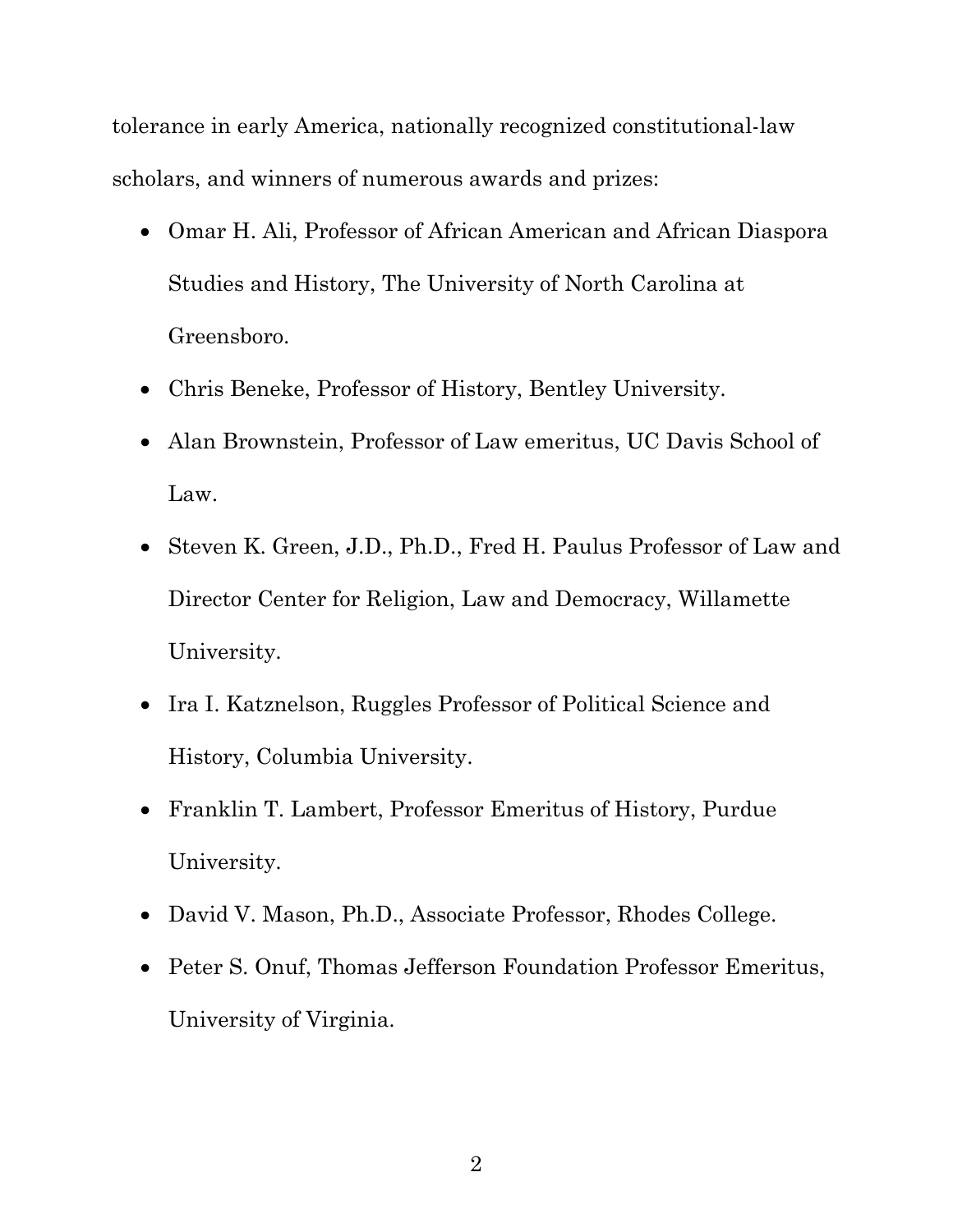- Frank S. Ravitch, Professor of Law and Walter H. Stowers Chair in Law and Religion, Michigan State University College of Law.
- Richard C. Schragger, Perre Bowen Professor, Martha Lubin Karsh and Bruce A. Karsh Bicentennial Professor of Law, University of Virginia School of Law.
- Laurence H. Winer, Ph.D., J.D., Professor Emeritus of Law, Sandra Day O'Connor College of Law, Arizona State University.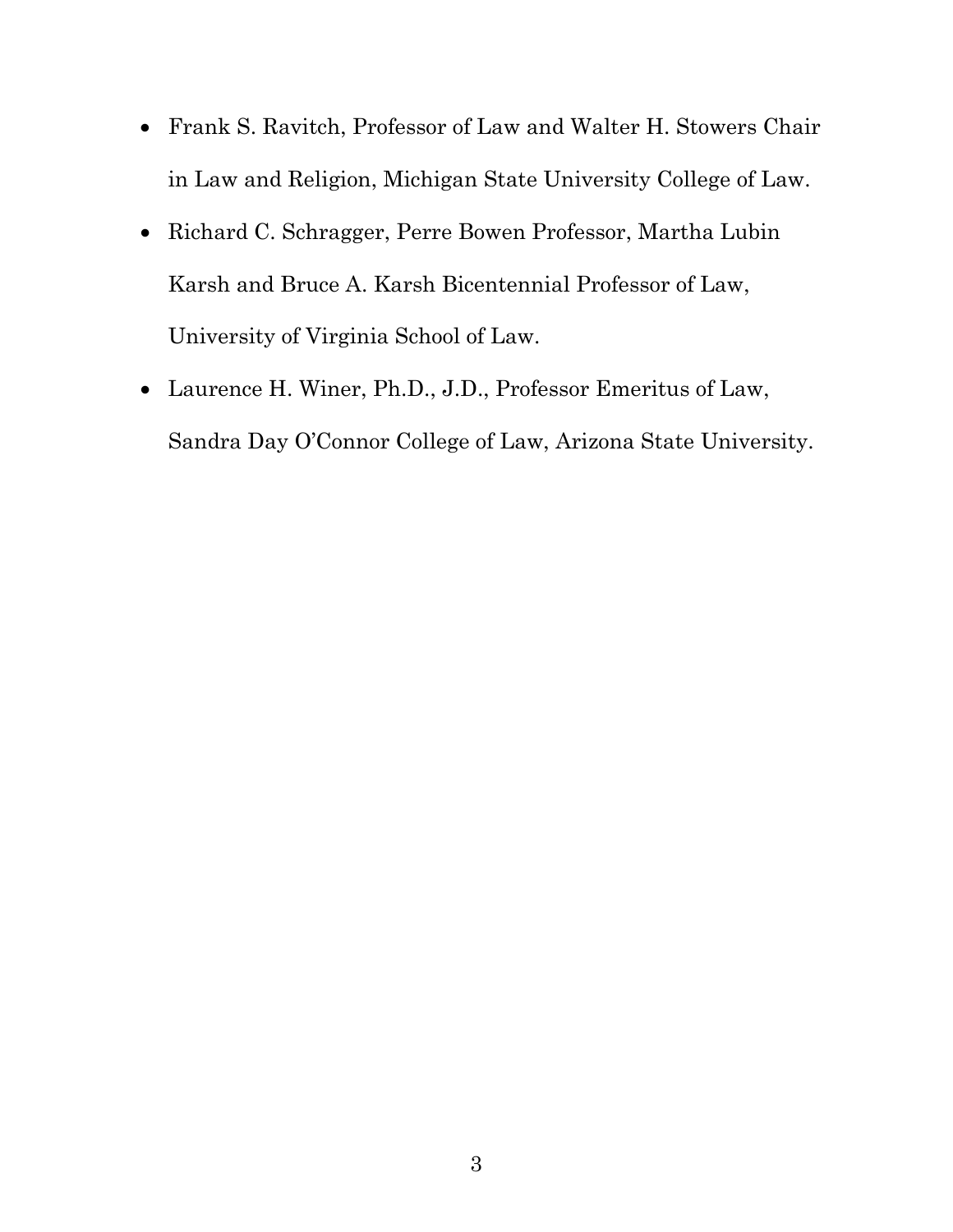### **SUMMARY OF ARGUMENT**

When interpreting the First Amendment's Establishment Clause, it is vital for courts to look to appropriate historical sources and events. These include the writings of leading Founders of our country, abuses and controversies that occurred in the centuries and decades preceding the Amendment's ratification, and—to a limited extent—events that occurred immediately thereafter at the federal level.

As these historical sources demonstrate, a principal purpose of the Establishment Clause was to bar government from coercing people whether overtly or through more subtle means—in religious matters. Another central purpose of the Clause was to keep government out of religious affairs and free from religious control—thereby allowing *both* religion and government to flourish. Daily government-sponsored prayer in a courtroom is an egregious violation of these principles.

Moreover, there is no historical evidence of courtroom prayer being a common practice immediately after the ratification of the First Amendment, much less of a long and unbroken tradition of courtroom prayer going back to that time. Indeed, the materials on which Judge Mack relies—many of them cherry-picked fragments from local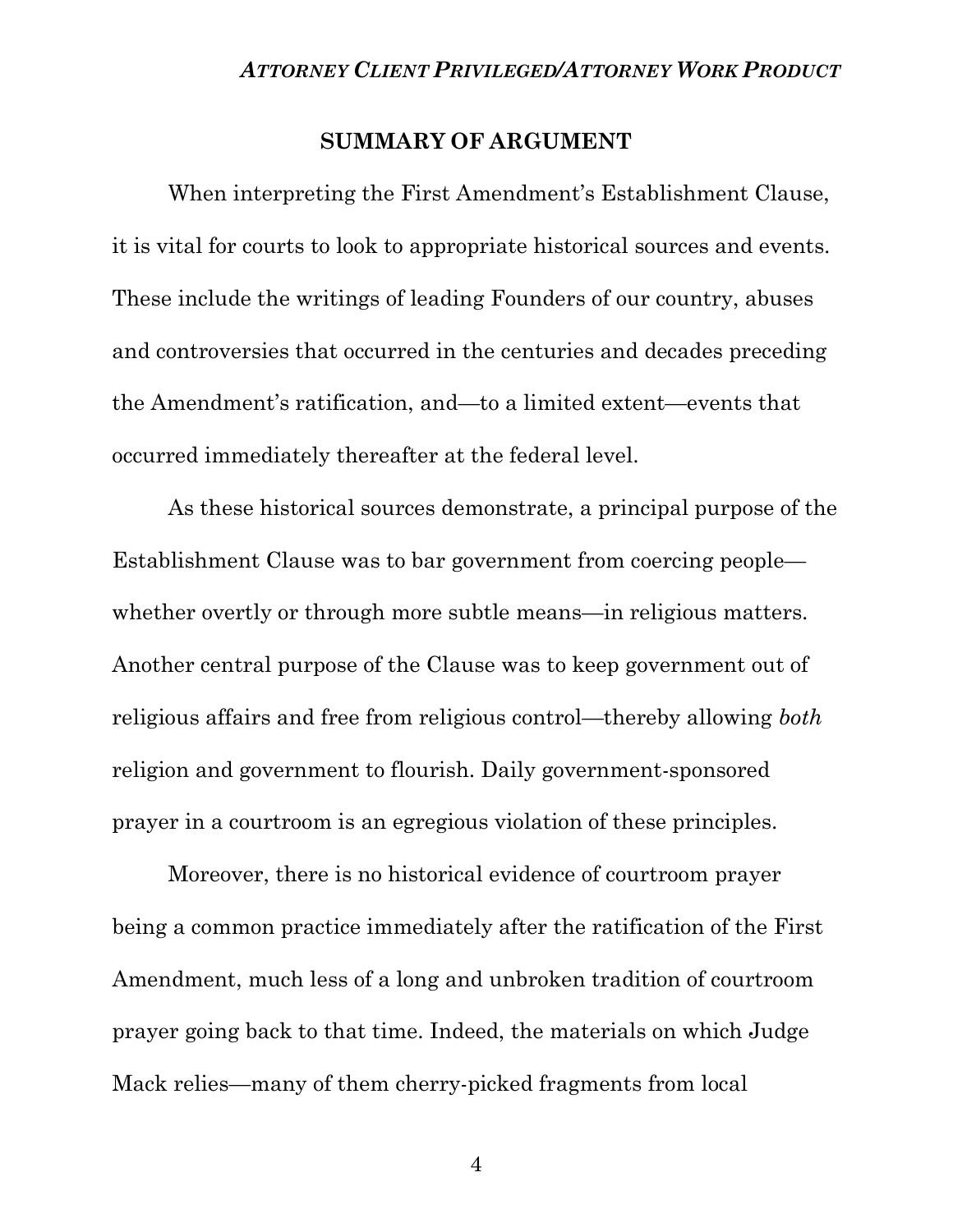newspapers—only demonstrate that courts have rarely opened with prayer during our nation's history. In addition, further highlighting the weakness of his case, Judge Mack substantially relies on practices that are not remotely similar to the one here.

The district court's judgment should be affirmed.

#### **ARGUMENT**

Interpreting the Establishment Clause by reference to history is a task fraught with difficulty. "[H]istorical accounts are selective and interpretive." Steven K. Green, *"Bad History": The Lure of History in Establishment Clause Adjudication*, 81 Notre Dame L. Rev. 1717, 1733 (2006). The historical records of debates relating to the drafting and ratification of the Bill of Rights in particular are incomplete, and the accuracy of the records that do exist has been questioned. *See id.* at 1730–31.

This does not mean that lawyers and courts engaging in constitutional interpretation should ignore history—the "constitutional lawyer owes certain duties of fidelity to the past." Cass R. Sunstein, *The Idea of A Useable Past*, 95 Colum. L. Rev. 601, 602 (1995). But they "should attempt to make the best constructive sense out of historical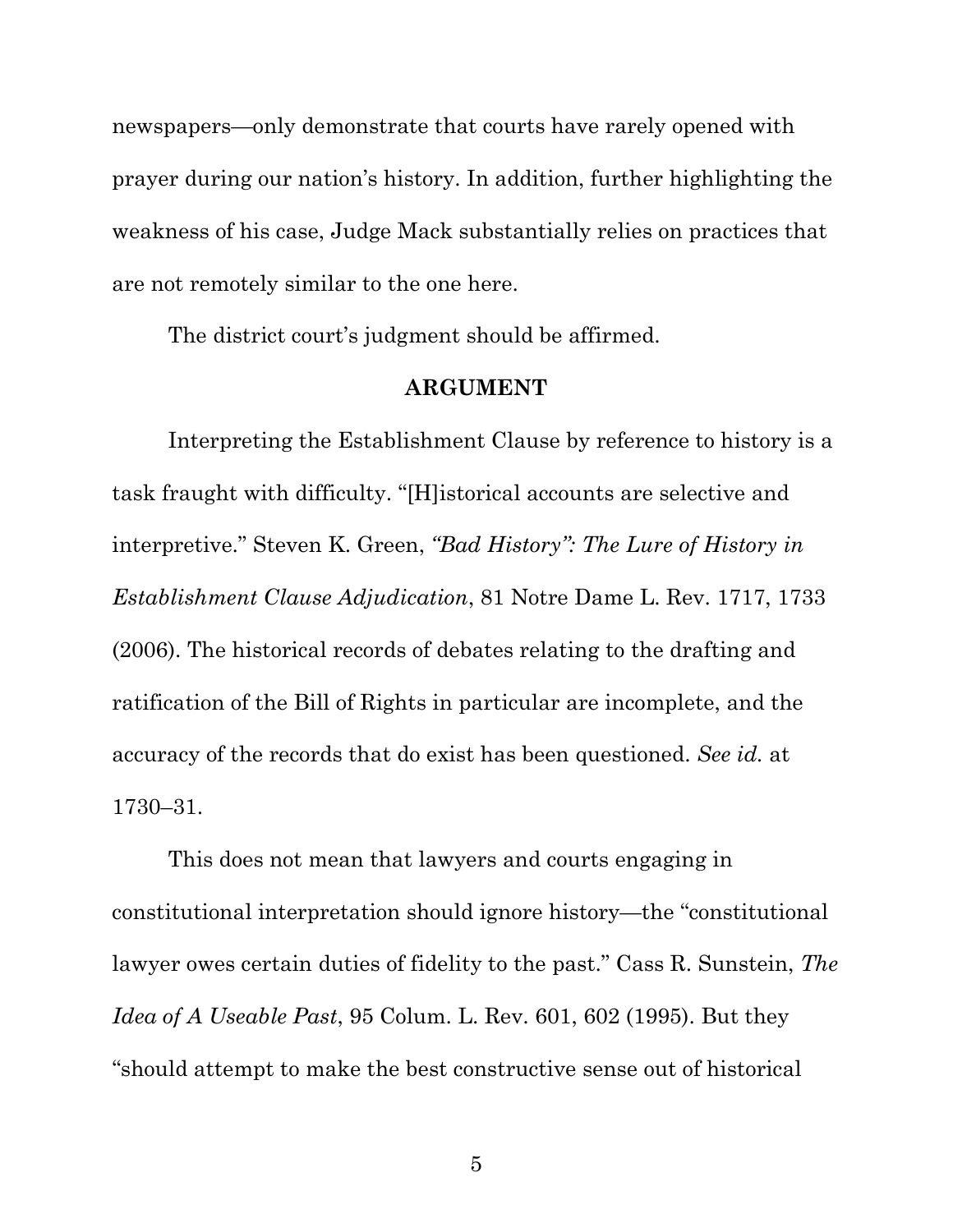events associated with the Constitution." *Id.* As historians, our role is to assist the Court in interpreting the past. We strongly believe that constitutional law should not be built on oversimplified history, and that courts should not draw historical conclusions based on specious evidence. For "[J]udges are not historians with fancy robes and life tenure. And historical reinterpretation always poses the risk that courts will too readily 'imagine the past [to] remember the future.'" *Arnold's Wines, Inc. v. Boyle*, 571 F.3d 185, 200 (2d Cir. 2009) (Calabresi, J., concurring) ((quoting Lewis B. Namier, *Conflicts: Studies in Contemporary History* 69–70 (1942) (alteration in original)).

To the extent that courts do engage in historical analysis,<sup>2</sup> it should be robust and analytically sound. Unfortunately, what Judge Mack and one of his supporting *amicus* briefs—by the Coalition for Jewish Values et al.—present to the Court is far from that. They cite excerpts from sources such as local newspapers and cobble them

<span id="page-10-0"></span><sup>2</sup> Though we do not press the argument here, there are strong reasons to doubt the usefulness and logical rigor of using originalism and historical analysis to interpret the Establishment Clause. *See* Alan Brownstein, *The Reasons Why Originalism Provides a Weak Foundation for Interpreting Constitutional Provisions Relating to Religion*, 2009 Cardozo L. Rev. 196, 203–05; Caroline Mala Corbin, *Opportunistic Originalism and the Establishment Clause*, 54 Wake Forest L. Rev. 617, 632–33 (2019).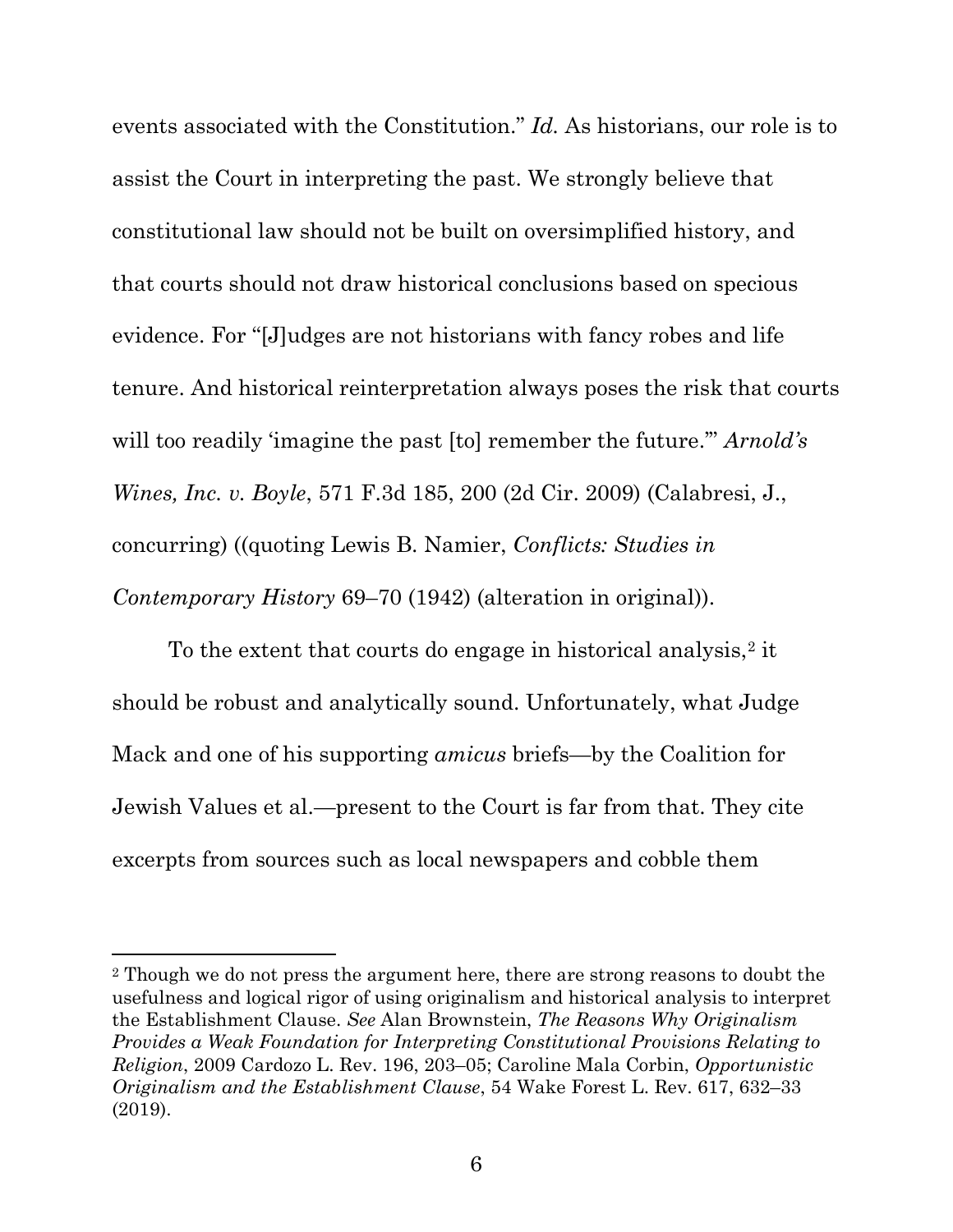together to argue that Judge Mack's ritual of starting every court session with a prayer fits neatly into a long history consistent with the Establishment Clause. But Judge Mack's chosen sources are insufficient in both kind and quality to show that courtroom prayer is "deeply embedded in the history and tradition of this country" or that there is an "unambiguous and unbroken history of more than 200 years" of the practice. *Cf. Marsh v. Chambers*, 463 U.S. 783, 786, 792 (1983). Making such a showing requires more than choosing snippets from a grab-bag of sources and suggesting that they provide an accurate representation of the nation's past.

# **I. Proper historical analysis should focus on the events that motivated the Establishment Clause and the writings of leading Founders.**

When engaging in historical analysis of the Establishment Clause's meaning, it is proper to look to three types of sources: (1) sources illuminating the historical abuses and controversies that led to the enactment of the Establishment Clause; (2) the writings of Founders who influenced its inclusion in the Bill of Rights, as well as those of earlier thinkers who inspired them; and (3) to a very limited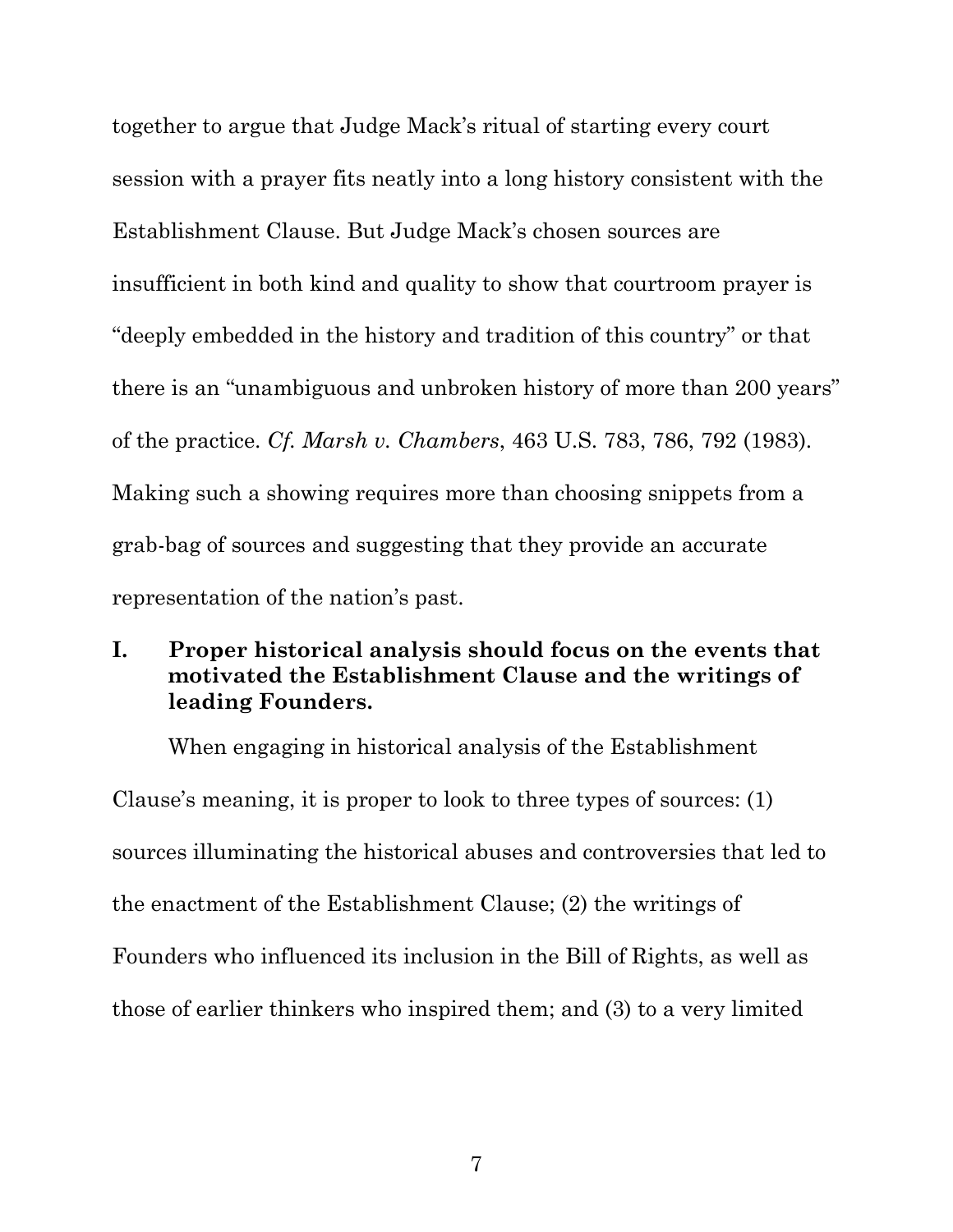extent, federal-government actions occurring shortly after the First Amendment was adopted.

# **A. Events before the First Amendment's adoption and the writings of leading Founders are the best evidence of the Establishment Clause's purpose.**

Among the touchstones that courts use to interpret the Establishment Clause are sources discussing the events that motivated the Founders to adopt the First Amendment's Religion Clauses. That is because the "meaning and scope of the First Amendment" are best understood in light of the "history and the evils it was designed forever to suppress." *Everson v. Bd. of Educ.*, 330 U.S. 1, 14–15 (1947). In other words, "what is important" is what happened "during the period leading up to the adoption of the First Amendment." *Town of Greece v. Galloway*, 572 U.S. 565, 600 (2014) (Alito, J., concurring). For "the First Amendment reflected in the minds of early Americans a vivid mental picture of conditions and practices which they fervently wished to stamp out in order to preserve liberty for themselves and for their posterity." *Everson*, 330 U.S. at 8. Understanding the reasons for the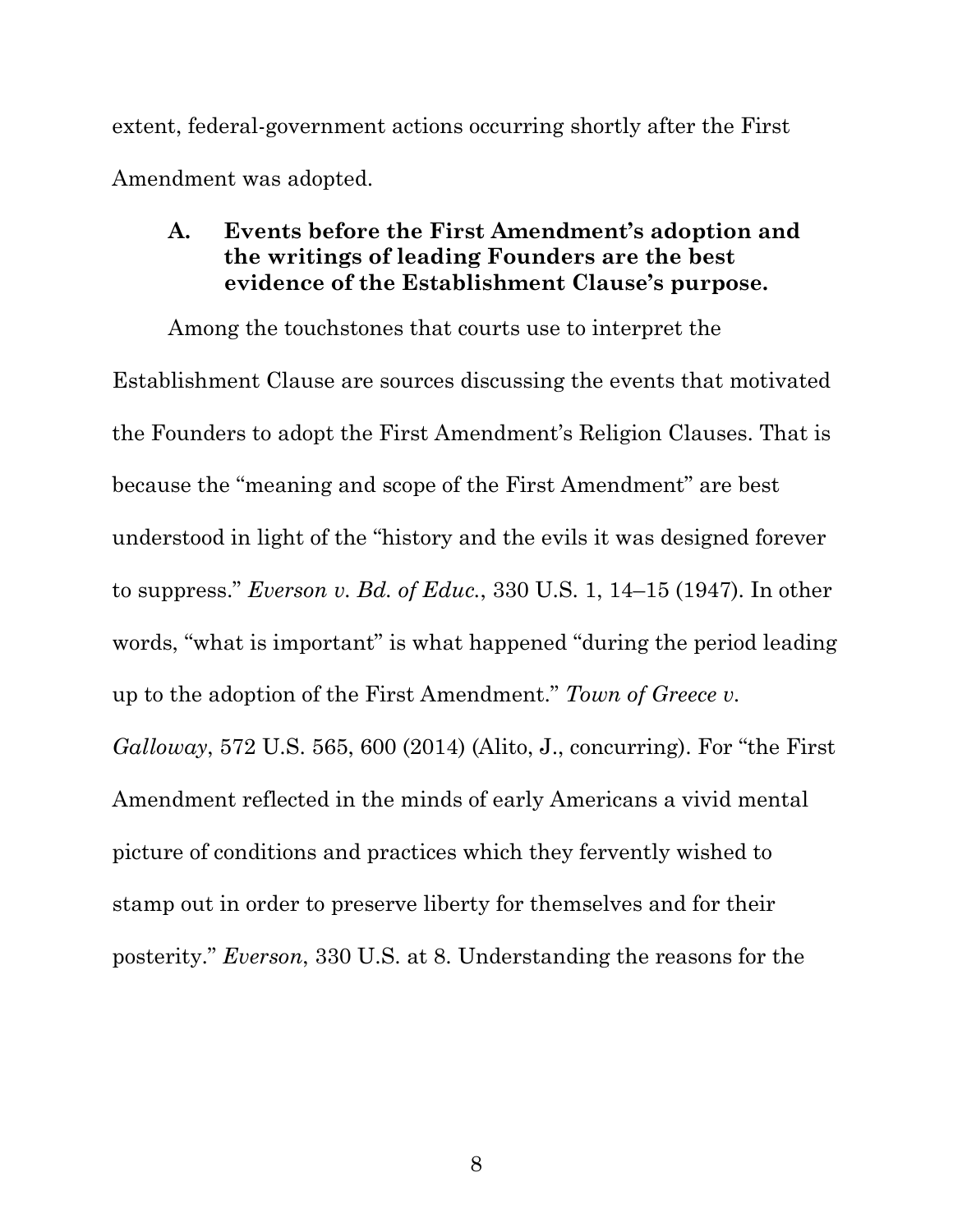creation of the Establishment Clause helps illuminate what types of practices the Clause forbids.

Relatedly, in interpreting the animating purposes and understanding of the Clause, courts look to the writings of our country's Founders and of their intellectual predecessors. James Madison in particular played a "leading role[ ]" "in the drafting and adoption of" the First Amendment. *Everson*, 330 U.S. at 13. He was in many ways influenced by his long association with Thomas Jefferson and Jefferson's strong opposition to an established church in Virginia. *See id.* at 11–13; Paul Finkelman, *James Madison and the Bill of Rights: A Reluctant Paternity*, 1990 Sup. Ct. Rev. 301, 328–33, https://bit.ly/3DsAAmn.

Thus, the Supreme Court has noted that "the views of Madison and Jefferson, preceded by Roger Williams, came to be incorporated not only in the Federal Constitution but likewise in those of most of our States." *Schempp*, 374 U.S. at 214 (footnote omitted). The Court has therefore focused on the views of these leading thinkers in construing the Establishment Clause. *See, e.g.*, *Everson*, 330 U.S. at 11–13 (extensively discussing and relying on Madison's and Jefferson's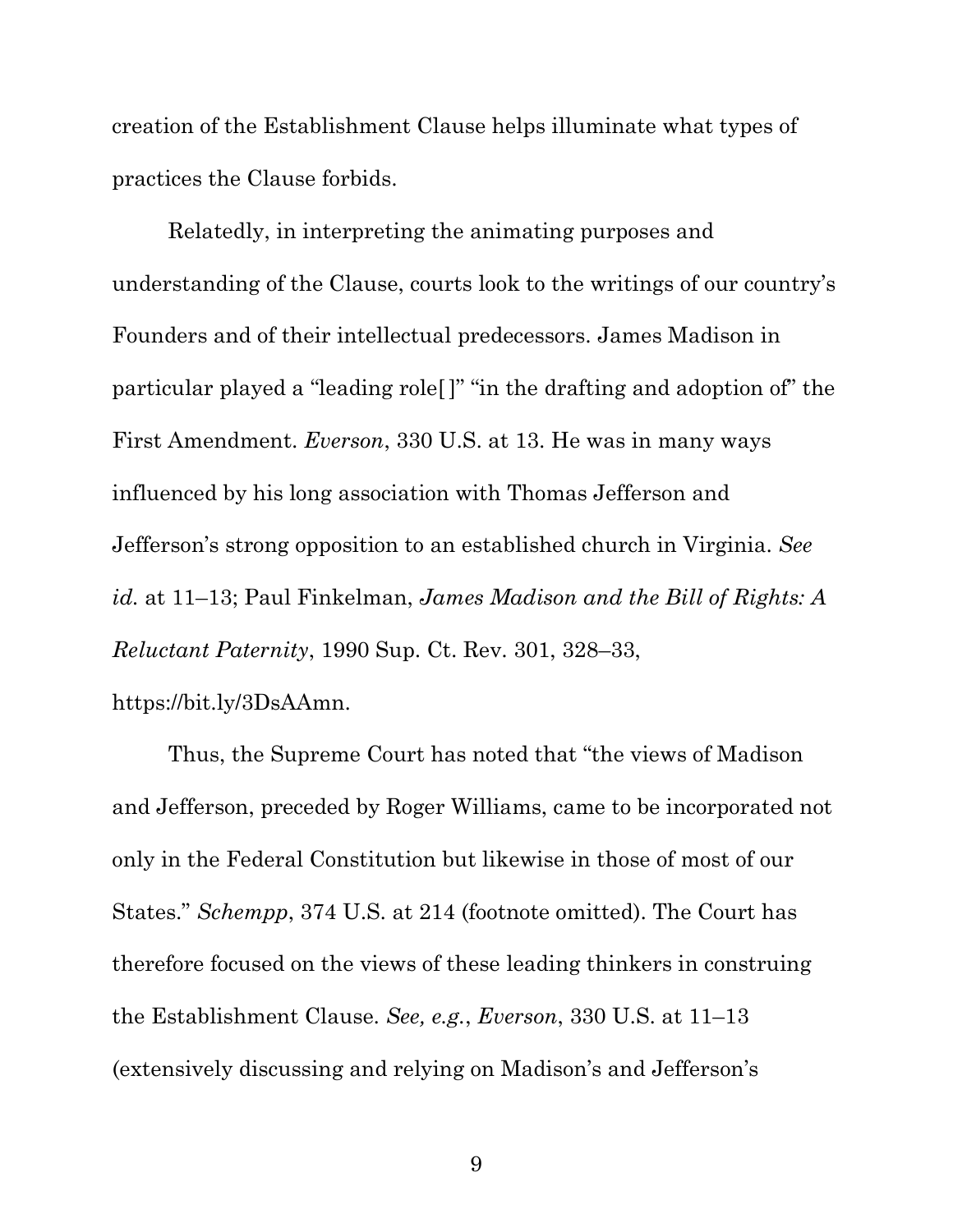writings); *Flast v. Cohen*, 392 U.S. 83, 103 (1968) (relying on Madison's writings); *Schempp*, 374 U.S. at 213–14 (same); *Larson v. Valente*, 456 U.S. 228, 245 (1982) (same); *Lee v. Weisman*, 505 U.S. 577, 590 (1992) (same); *Arizona Christian Sch. Tuition Org. v. Winn*, 563 U.S. 125, 140– 41 (2011) (same); *Comm. for Pub. Educ. & Religious Liberty v. Nyquist*, 413 U.S. 756, 770 n.28 (1973) (discussing Madison's writings and Jefferson-authored Virginia Statute for Religious Freedom); *Reynolds v. United States*, 98 U.S. 145, 163 (1878) (interpreting the First Amendment based on how "religious freedom is defined" in the Virginia Statute); *McCreary Cnty. v. ACLU of Ky.*, 545 U.S. 844, 878 (2005) (citing Madison and Jefferson).

**B. In very limited circumstances, courts consider the federal government's actions shortly after the Bill of Rights was approved by Congress as additional evidence of the Establishment Clause's purpose.** 

Another historical tool courts use to interpret the Establishment Clause is evidence describing federal-government actions and practices in the period immediately following the First Amendment's ratification. The Supreme Court relied on this type of analysis in its cases concerning opening prayers before legislative bodies, *Marsh*, 463 U.S. 783, and *Greece*, 572 U.S. 565. In concluding in *Marsh* that legislative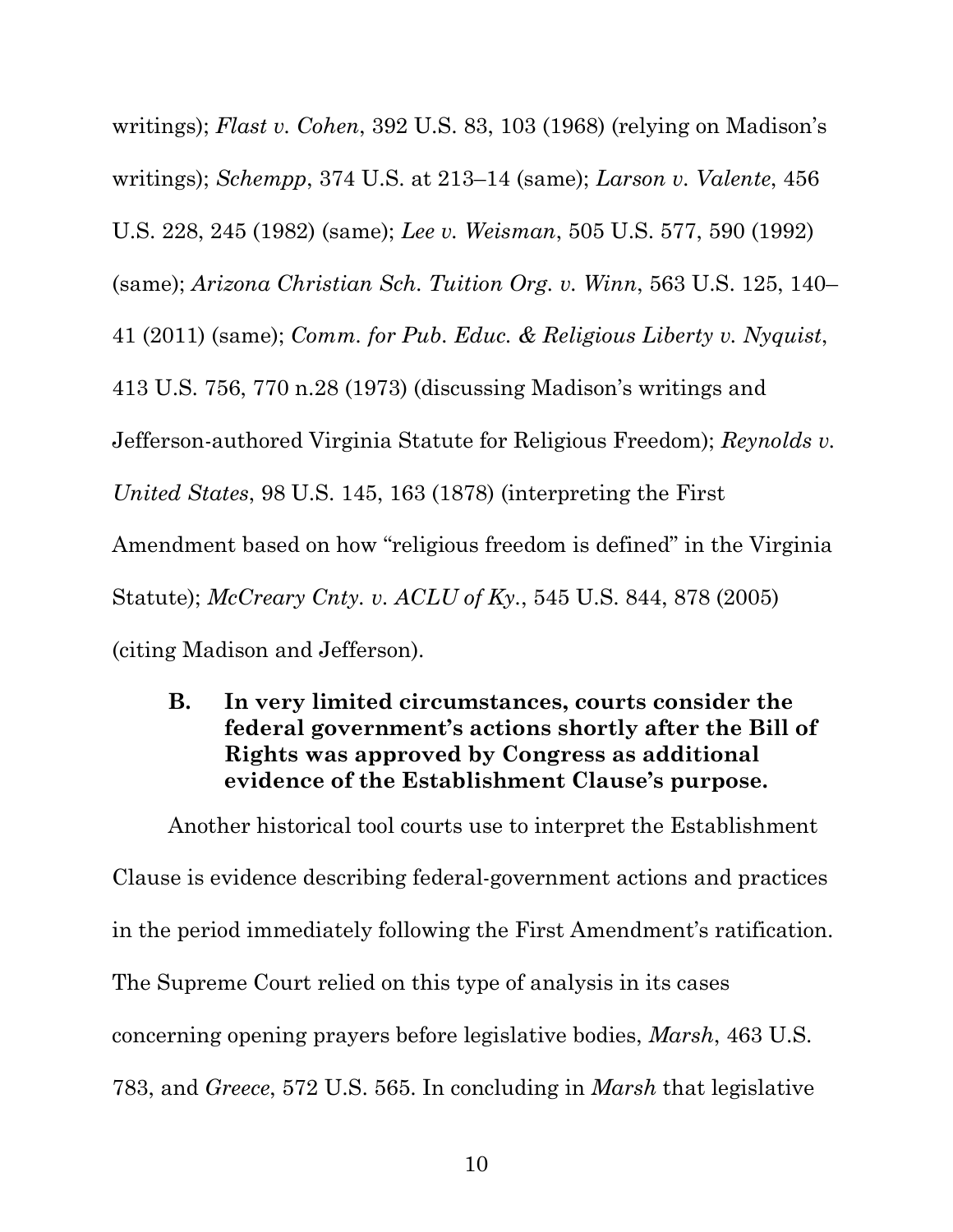prayer is constitutional, the Court emphasized that, in 1789, Congress authorized public funding of legislative chaplains just three days before approving the language of the First Amendment. *See Marsh*, 463 U.S. at 787–88, 790; *accord Greece*, 572 U.S. at 576. The Court reasoned, therefore, that the First Amendment's framers could not have thought that its Establishment Clause prohibits legislative prayer. *See Marsh*, 463 U.S. at 790; *accord Greece*, 572 U.S. at 576. The Court also emphasized that the practice of legislative prayer has continued in Congress from 1789 through today without interruption. *See Marsh*, 463 U.S. at 788, 790; *accord Greece*, 572 U.S. at 575–76.

It is improper, however, to extend this type of interpretation significantly (if at all) beyond its unusual circumstances. First, it is wrong to consider state or local actions that occurred after the Establishment Clause's adoption in interpreting the Clause's meaning. That is because "the relevant historical practices are" only "those conducted by governmental units which were subject to the constraints of the Establishment Clause." *County of Allegheny v. ACLU Greater Pittsburgh Chapter*, 492 U.S. 573, 670 n.7 (1989) (Kennedy, J., concurring in the judgment in part and dissenting in part). And "[p]rior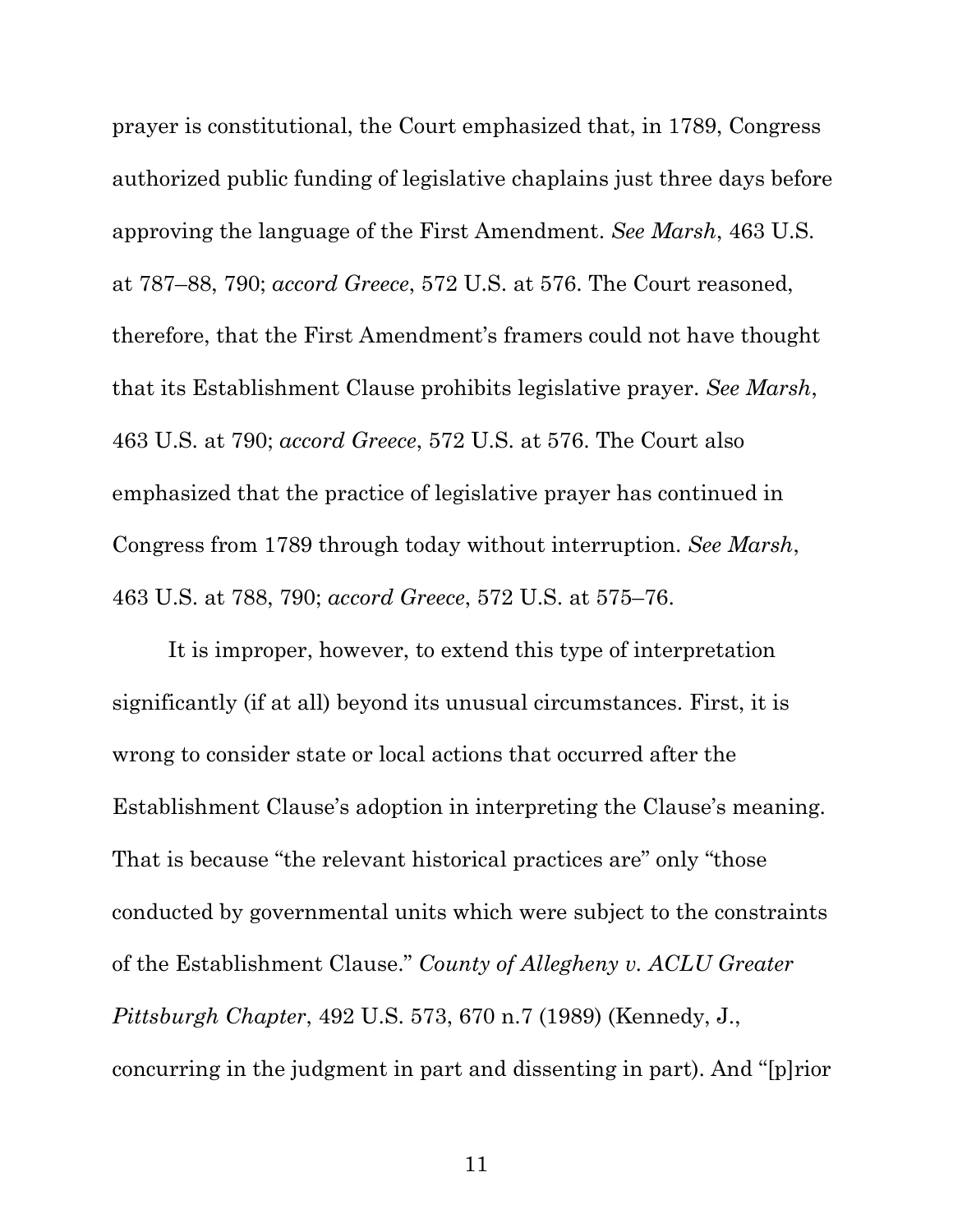to the adoption of the Fourteenth Amendment, the First Amendment did not apply as a restraint against the states." *Everson*, 330 U.S. at 13.

Indeed, for decades following the ratification of the First Amendment, many states sponsored religion in a way that would clearly have violated the Establishment Clause had the Clause applied to them. For instance, several states maintained established churches into the early nineteenth century, and Massachusetts did so until 1833. *See* Michael W. McConnell*, Establishment and Disestablishment at the Founding, Part I: Establishment of Religion*, 44 Wm. & Mary L. Rev. 2105, 2126 (2003). Other states maintained religious tests for holding public office, at least one of which remained in place until 1961. *See* J. Jackson Barlow, *Officeholding: Religious-Based Limitations in Eighteenth-Century State Constitutions*, *in Religion and American Law: An Encyclopedia* 346–48 (Paul Finkelman ed., 2000); *Torcaso v. Watkins*, 367 U.S. 488, 489 (1961). And some states had constitutional provisions that facially discriminated against non-Christians. *See* Alex J. Luchenitser & Sarah R. Goetz*, A Hollow History Test: Why Establishment Clause Cases Should Not Be Decided through Comparisons with Historical Practices*, 68 Cath. U. L. Rev. 653, 666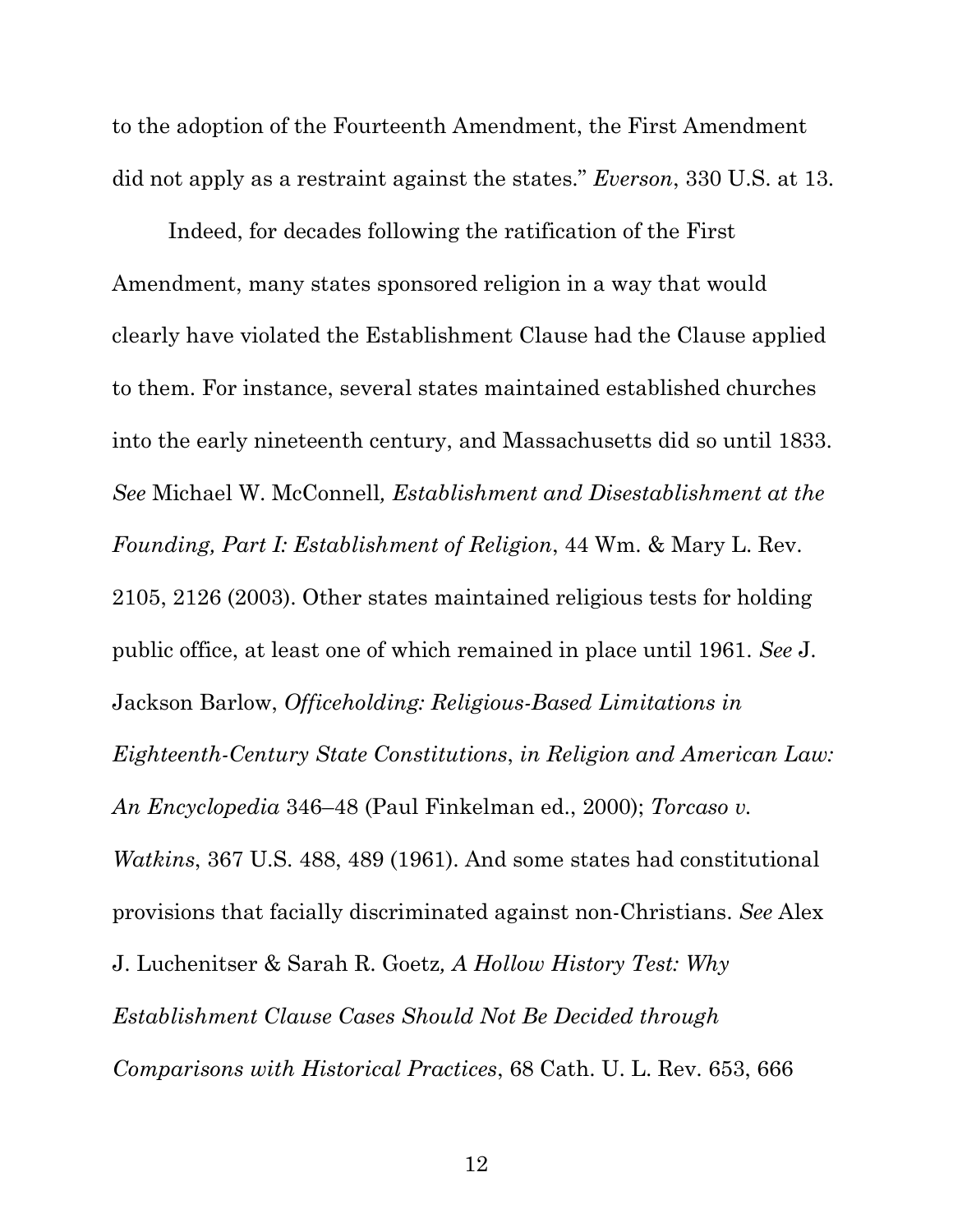(2019). For example, until 1968, New Hampshire's Bill of Rights specified that only "[e]very denomination of *Christians* . . . shall be equally under the protection of the law." *See* Morton Borden, *Jews, Turks, and Infidels* 35–36 (1984) *(*emphasis added).

Judge Mack and the Coalition thus err in relying on several antebellum state-level events to show a purported history and tradition of courtroom prayer. (*See* R.E. 37, 39.) Since the Fourteenth Amendment was ratified in 1868, and the Supreme Court did not recognize that it rendered the Religion Clauses applicable to the states until the 1940s (*see Cantwell v. Connecticut*, 310 U.S. 296, 303 (1940); *Everson*, 330 U.S. at 8), it makes no difference for purposes of interpreting the Establishment Clause that, for example, "[i]n 1791 . . . defendants sentenced to death in South Carolina [state courts] heard the invocation 'pray[ing] that the Lord might have mercy on his soul!'" (Coalition Br. 20).

Moreover, even with respect to federal-government actions, the later they occurred after the adoption of a constitutional provision, the less likely it is that they can properly be viewed as a reliable guide to the provision's meaning. That is because as time passes, individual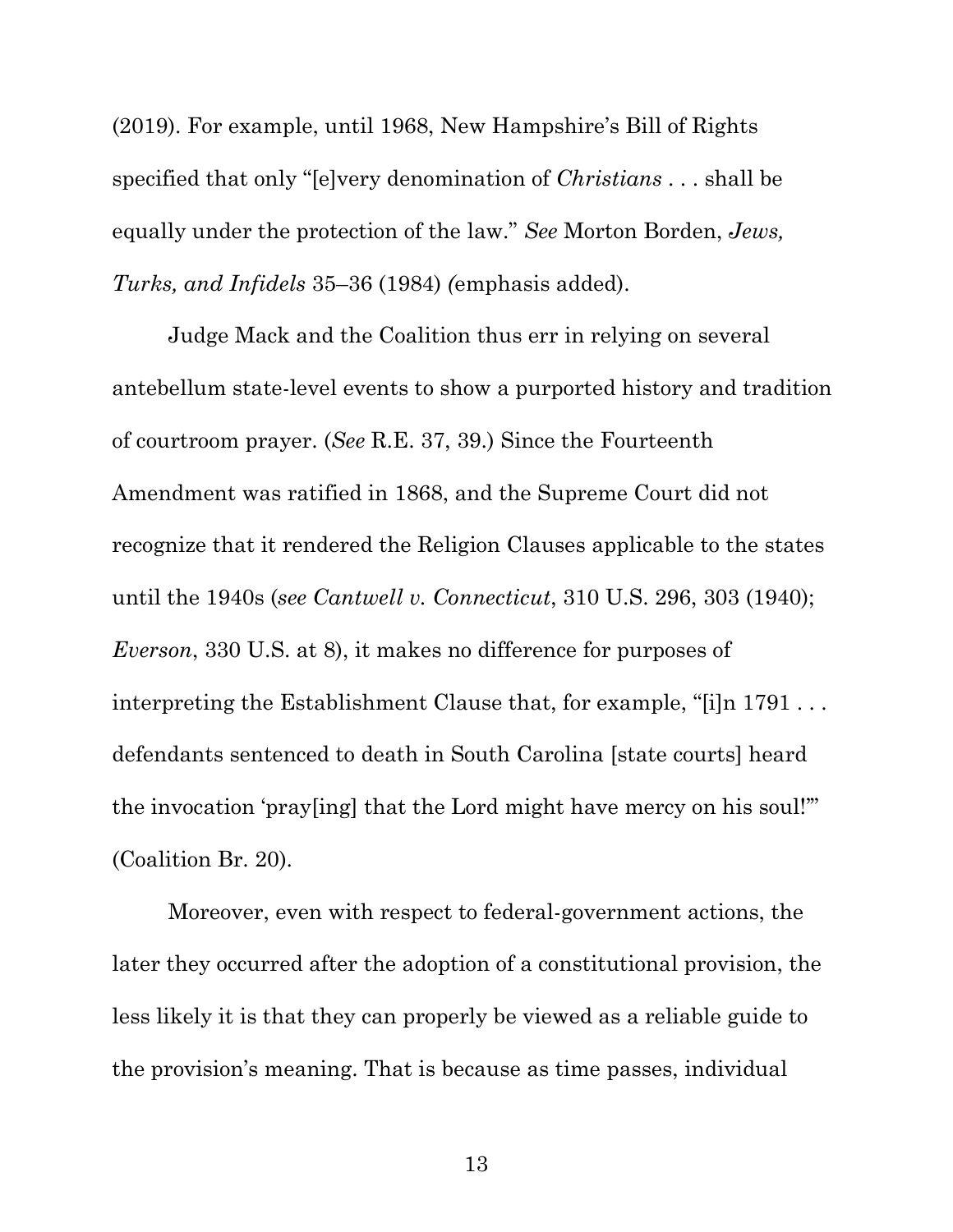legislators become less likely to act in compliance with—or even remember the meaning of—a constitutional provision they may have originally supported, and the composition of a legislature changes so that fewer and fewer of those legislators remain members. *See*  Luchenitser, *supra*, 68 Cath. U. L. Rev. at 667–69; *see also* Laurence H. Winer & Nina J. Crimm, *God, Schools, and Government Funding: First Amendment Conundrums* 90–91 (2015). Indeed, Madison himself wrote "that Legislative precedents are frequently of a character entitled to little respect; and that those of Congress, are sometimes liable to peculiar distrust." Letter from James Madison to Spencer Roane (May 6, 1821), https://bit.ly/30H3LTW.

For instance, the very first act struck down by the Supreme Court as unconstitutional—a section of the Judiciary Act of 1789—was passed by the First Congress barely a year after ratification of the Constitution. *See Marbury v. Madison*, 5 U.S. 137, 147, 176 (1803); Luchenitser, *supra*, 68 Cath. U. L. Rev. at 669–70. Just seven months after approving the Bill of Rights, the First Congress passed a law requiring that people convicted of certain theft crimes "be publicly whipped, not exceeding thirty-nine stripes" (Crimes Act of 1790, ch. 9, 1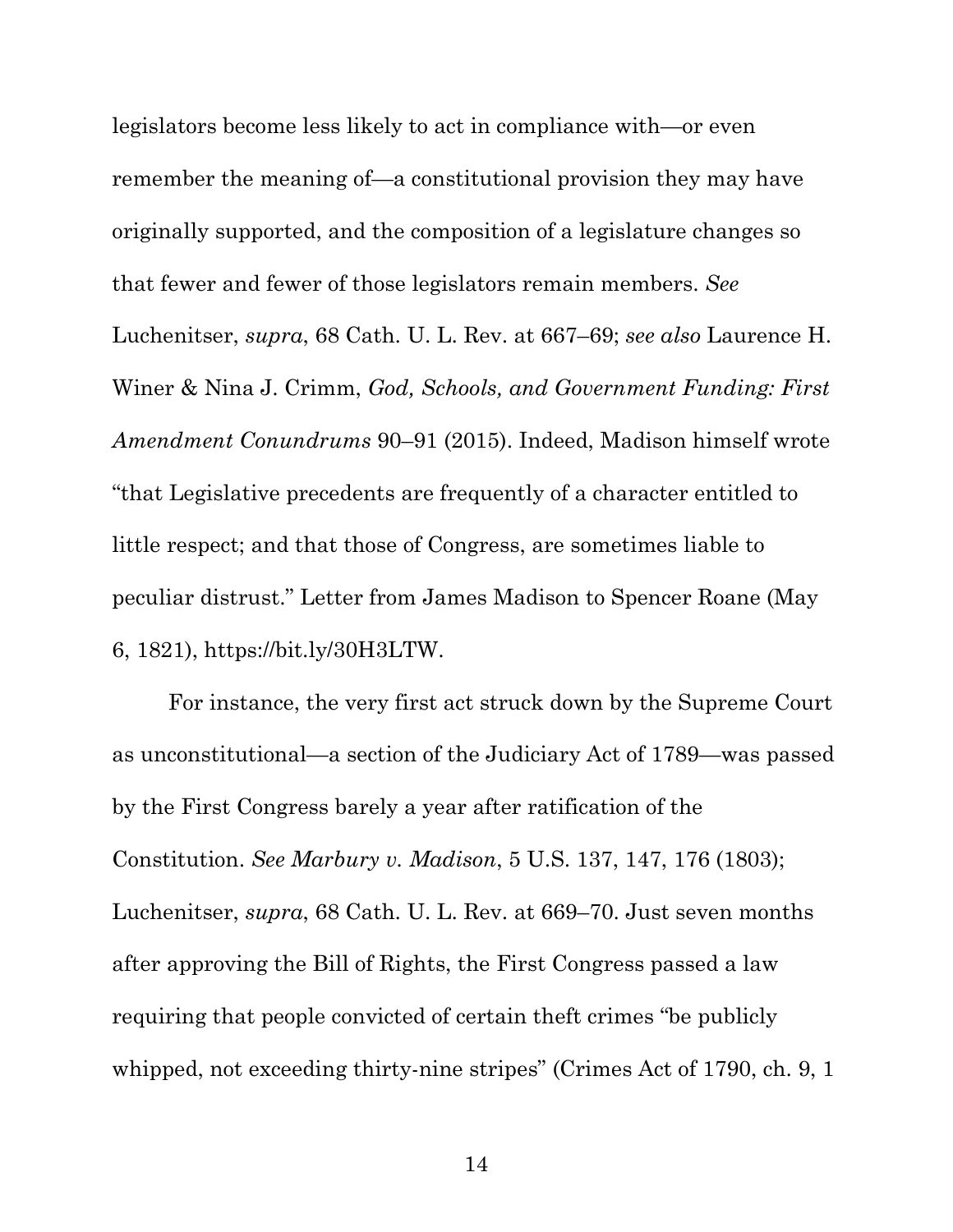Stat. 112, § 16)—a punishment that is now understood to have violated the Eighth Amendment (*see Ingraham v. Wright*, 430 U.S. 651, 666 (1977)). And in 1798, less than a decade after approving the First Amendment, Congress passed the Sedition Act (ch. 74, 1 Stat. 596) which criminalized criticism of the President, Congress, or the U.S. government—and is roundly considered to have been unconstitutional. *See N.Y. Times Co. v. Sullivan*, 376 U.S. 254, 273–74, 276 & n.16 (1964) ("Although the Sedition Act was never tested in this Court, the attack upon its validity has carried the day in the court of history.").

Because it becomes less and less likely that governmental conduct represents a valid guide to a constitutional clause's meaning as more and more time passes after the clause's enactment, the bulk of the events on which Judge Mack and the Coalition rely are temporally irrelevant. Indeed, approximately three quarters of the incidents that Judge Mack cites occurred at least three decades after Congress submitted the First Amendment to the states. (*See* R.E. 38–45.)

# **II. Historical analysis confirms that Judge Mack's prayer practice is unconstitutional.**

Proper historical analysis reveals that there was no long, unbroken, or established history of courtroom prayer in the United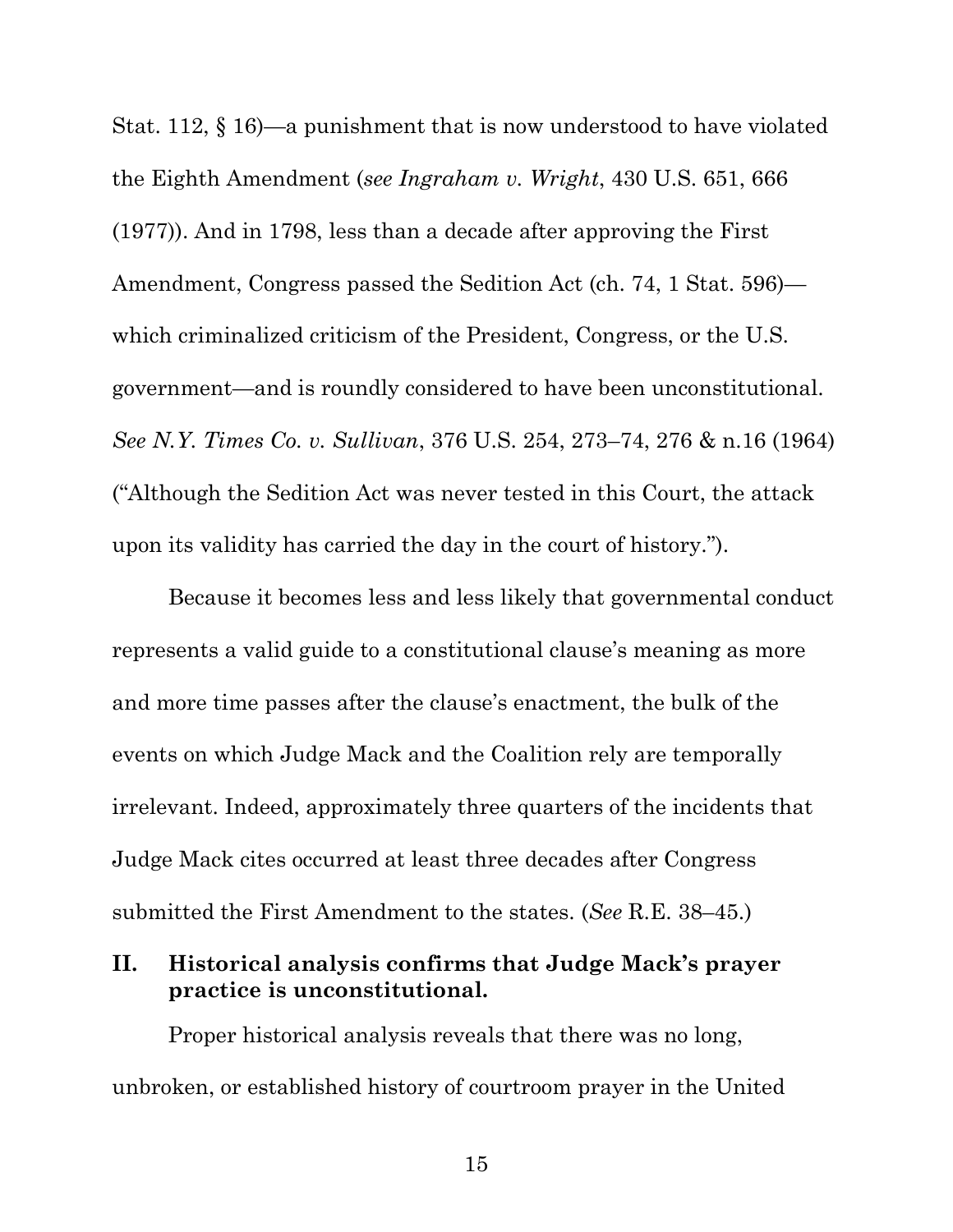States. Instead, it shows that courtroom prayer is not consistent with the purpose of the Establishment Clause, would not have been supported by the Founders whose ideas the Establishment Clause reflects, and was rare around the time of the ratification of the First Amendment.

# **A. Judge Mack's prayer practice is contrary to the Establishment Clause's purpose.**

Contrary to what the Coalition argues (Coalition Br. 5–12), the purpose of the Establishment Clause was not limited to preventing favoritism for any religious group over another. Rather, a principal purpose of the Clause was to prevent government from coercing whether directly or subtly—people to support or take part in religion. Another principal purpose was to prevent government from sponsoring or becoming involved in religion.

All this is evident from an examination of the historical abuses the Clause was meant to prevent. Many American colonists left Europe to escape religious persecution—including official established churches, taxation to support the churches, required attendance at church, and punishment of dissenters. *See Everson*, 330 U.S. at 8–9. Yet subsequently, in many colonies, the same abuses were repeated. *See id.*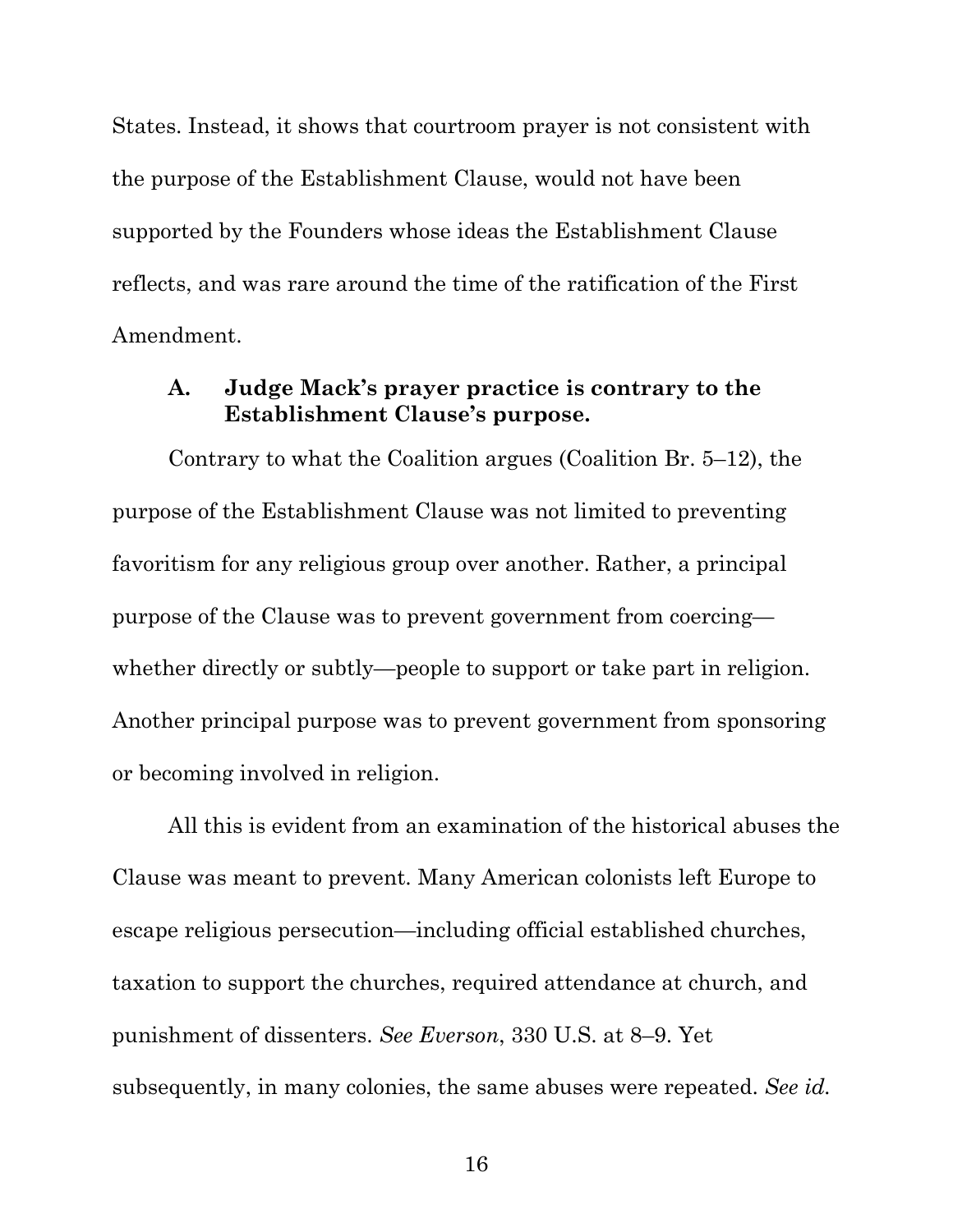at 9–11. And "compelled attendance at a religious worship service was [then] regarded as one of the defining characteristics (and most hated features) of religious establishment." Michael S. Paulsen, *Lemon Is Dead*, 43 Case W. Res. L. Rev. 795, 828 (1993).

Eventually, the colonists and our nation's Founders "reached the conviction that individual religious liberty could be achieved best under a government which was stripped of all power to tax, to support, or otherwise to assist any or all religions." *Id.* at 11. The Establishment Clause was therefore intended in part to prevent even "indirect coercive pressure upon religious minorities to conform." *Engel v. Vitale*, 370 U.S. 421, 431 (1962). And "the first and most immediate purpose" of the Clause "rested on the belief that a union of government and religion tends to destroy government and to degrade religion." *Id.* The Clause was accordingly understood to bar "a fusion of governmental and religious functions or a concert or dependency of one upon the other to the end that official support of the State or Federal Government would be placed behind the tenets of one or of all orthodoxies." *Schempp*, 374 U.S. at 222. "The Establishment Clause thus stands as an expression of principle on the part of the Founders of our Constitution that religion is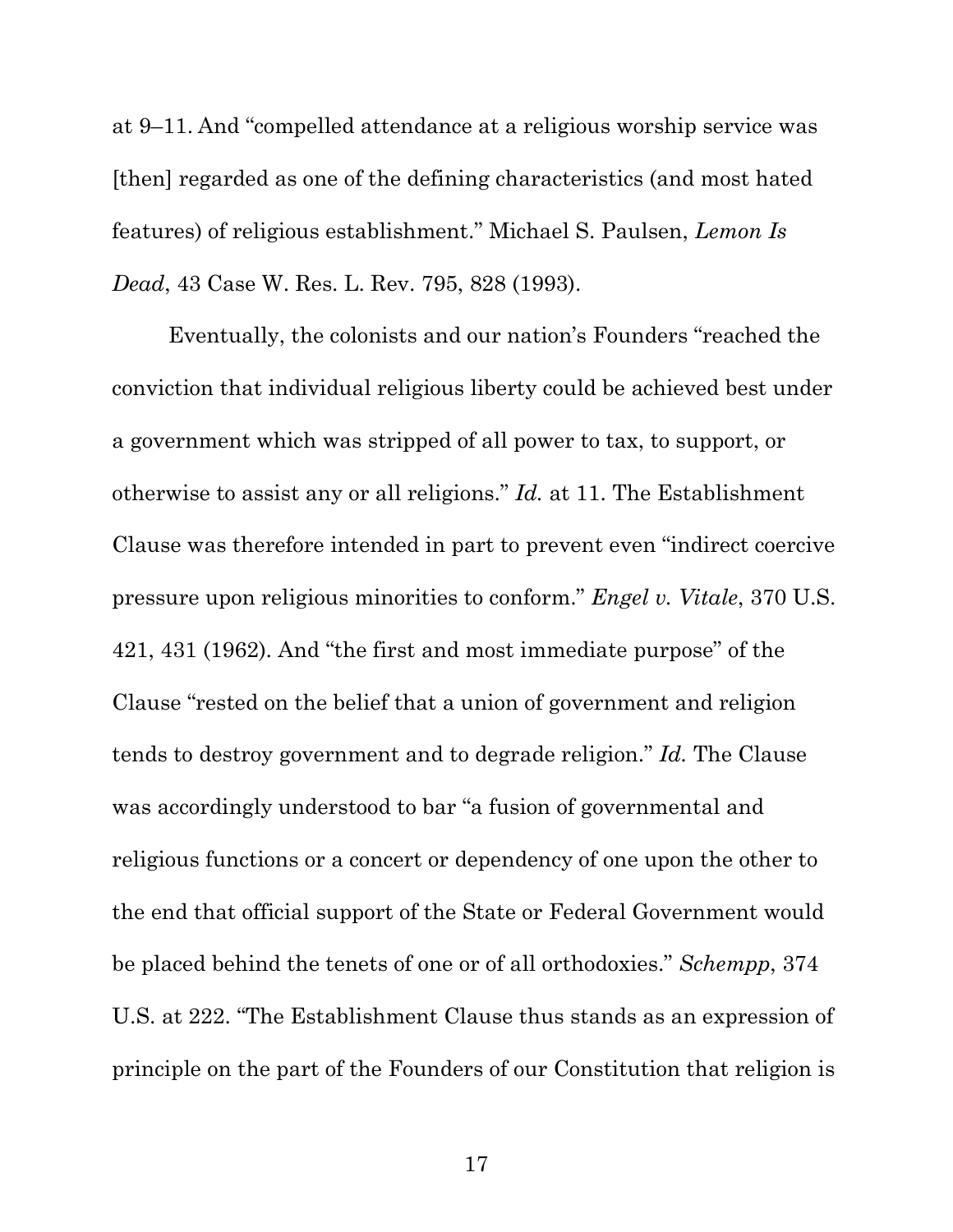too personal, too sacred, too holy, to permit its 'unhallowed perversion' by a civil magistrate." *Engel*, 370 U.S. at 431–32 (quoting James Madison, *Memorial and Remonstrance against Religious Assessments* (1785), https://bit.ly/2YwACub).

The writings of Madison, Jefferson, and related thinkers further demonstrate that the Establishment Clause was intended to prevent both governmental religious coercion—including of an indirect nature and involvement by government with religion. On coercion, for instance, Jefferson wrote:

Truth can stand by itself. Subject opinion to coercion: whom will you make your inquisitors? Fallible men; men governed by bad passions, by private as well as public reasons. And why subject it to coercion? To produce uniformity. But is uniformity of opinion desireable? No more than of face and stature. . . . Difference of opinion is advantageous in religion. . . . What has been the effect of coercion? To make one half the world fools, and the other half hypocrites. To support roguery and error all over the earth.

Thomas Jefferson, *Notes on the State of Virginia* 167–68 (1787),

https://bit.ly/3x1tu5D.

Similarly, the famed Virginia Statute for Religious Freedom—

which Jefferson wrote and Madison guided to passage (*see* David S.

Bogen, *The Origins of Freedom of Speech and Press*, 42 Md. L. Rev. 429,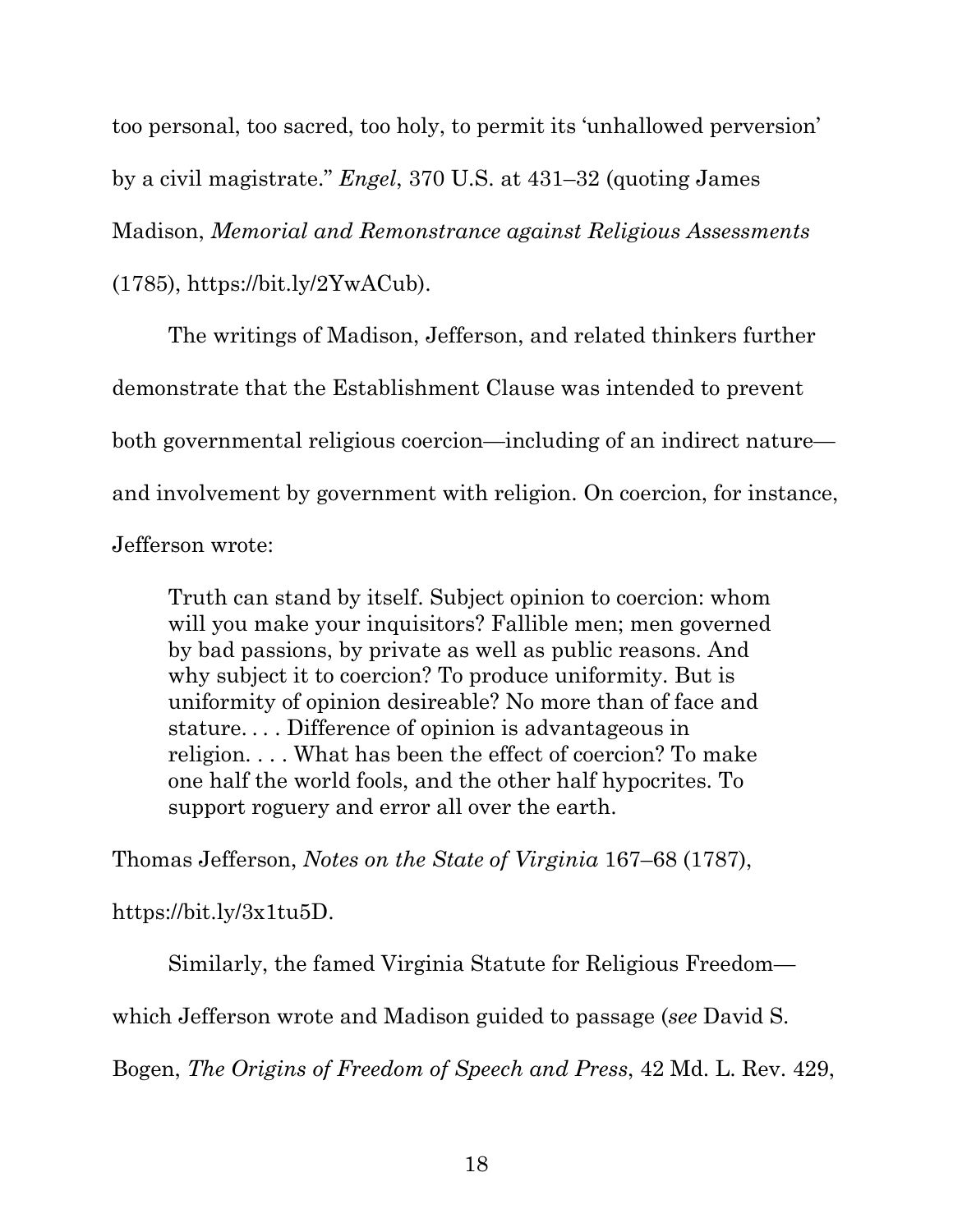455 (1983))—stated that "to suffer the civil magistrate to intrude his powers into the field of opinion and to restrain the profession or propagation of principles on supposition of their ill tendency is a dangerous fallacy, which at once destroys all religious liberty." *An Act for Establishing Religious Freedom,* Chap. XXXIV, 12 Hening 84 (1786). It was for this reason that the Statute declared that "no man shall be compelled to frequent or support any religious worship." *Id.*

Madison developed a passion for preventing religious coercion by government partly because of "his experience of seeing Baptist ministers in jail" as a result of their religious differences with governing authorities. McConnell, *supra*, 44 Wm. & Mary L. Rev. at 2166. Reflecting on that experience, Madison wrote, "[t]hat diabolical, hellconceived principle of persecution rages among some . . . . So I must beg you to . . . pray for liberty of conscience to all." *Id.* (quoting Letter from James Madison to William Bradford (Jan. 27, 1774)).

And in his oft-cited *Memorial and Remonstrance Against Religious Assessments*, Madison stated:

Because we hold it for a fundamental and undeniable truth, "that Religion or the duty which we owe to our Creator and the manner of discharging it, can be directed only by reason and conviction, not by force or violence." The Religion then of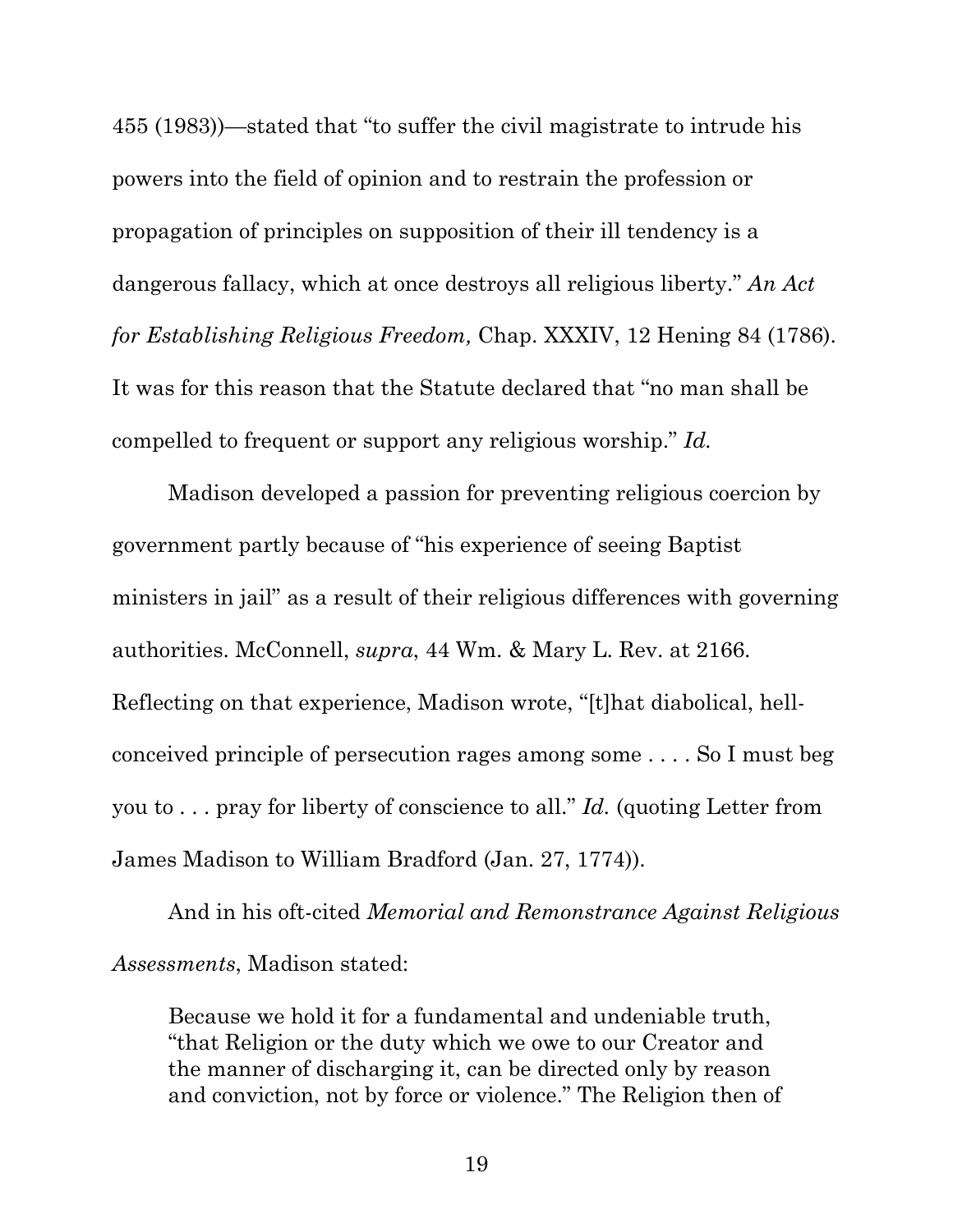every man must be left to the conviction and conscience of every man; and it is the right of every man to exercise it as these may dictate.

Madison, *Memorial and Remonstrance*, *supra* (quoting Virginia Decl. of Rights of 1776, art. XVI). Likewise, John Locke—a significant influence on Jefferson, Madison, and the founding generation (*see* Edward J. Eberle, *Roger Williams' Gift: Religious Freedom in America*, 4 Roger Williams U. L. Rev. 425, 468 (1999))—declared that "the magistrate's power extends not to the establishing of any articles of faith, or forms or worship, by the force of his laws." John Locke, *A Letter Concerning Toleration* 8 (1689), https://bit.ly/3qv5SVV.

What is more, the Founders had a broad view of what constitutes impermissible religious coercion by government. Jefferson was concerned not only about religious coercion sanctioned by "fine & imprisonment" but also about governmental action that could result in "some degree of proscription perhaps in public opinion." Letter from Thomas Jefferson to Samuel Miller (Jan. 23, 1808),

https://bit.ly/31BeShI. He explained that official action amounting to "recommendation" of prayer, even without the backing of legal force, was no "less a law of conduct for those to whom it is directed." *Id.*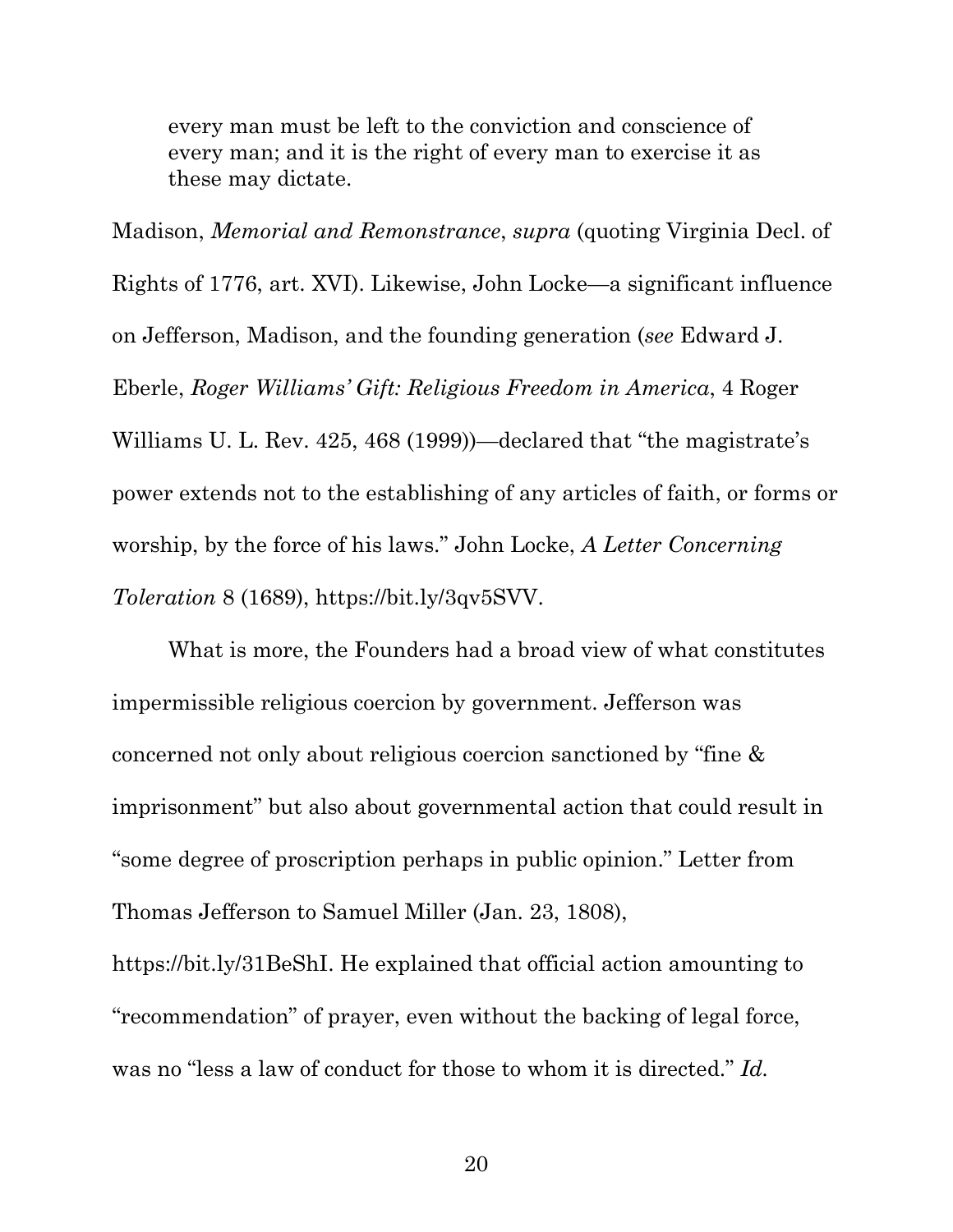Similarly, Madison wrote that even a practice of governmental "recommendation only" concerning religion "naturally terminates in a conformity to the creed of the major[ity] and of a single sect, if amounting to a majority." James Madison, *Detached Memoranda*  (1820), https://bit.ly/3HGs2e7. And the Baptist minister John Leland, who "may have been" "the most important proponent of the Establishment Clause" (Andrew Koppelman, *Phony Originalism and the Establishment Clause*, 103 Nw. U. L. Rev. 727, 741 n.67 (2009)),

stated that even

if toleration is granted to restricted non-conformists the minds of men are biassed to embrace that religion which is favored and pampered by law (and thereby hypocrisy is nourished) while those who cannot stretch their consciences to believe any thing and every thing in the established creed are treated with contempt and opprobrious names; and by such means some are pampered to death by largesses and others confined from doing what good they otherwise could by penury.

John Leland, *The Rights of Conscience Inalienable* (1791),

https://bit.ly/3HDcEyO.

The Founders further believed that—just like followers of minority faiths—nonbelievers should be fully protected against coercion in religious matters. Jefferson explained that his Virginia Statute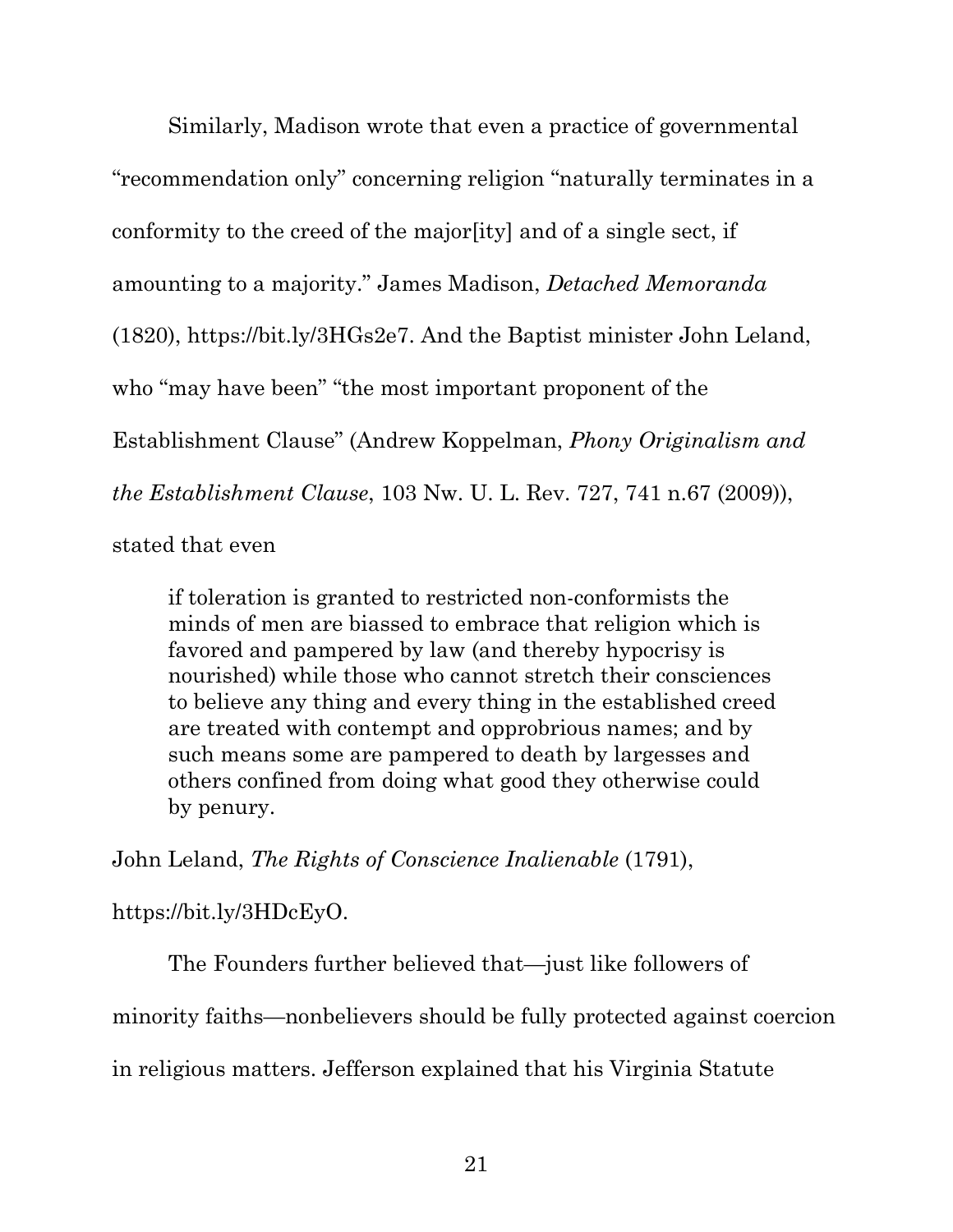omitted any reference to Jesus Christ in order "to comprehend, within the mantle of [the law's] protection, the Jew and the Gentile, the Christian and Mahometan, the Hindoo, and Infidel of every denomination." 1 *Writings of Thomas Jefferson* 62 (P. Ford ed. 1892). Jefferson also wrote, "The legitimate powers of government extend to such acts only as are injurious to others. But it does me no injury for my neighbour to say there are twenty gods, or no god." Jefferson, *Notes on the State of Virginia*, *supra*, at 166. Likewise, Leland stated:

Let every man speak freely without fear—maintain the principles that he believes—worship according to his own faith, either one God, three Gods, no God, or twenty Gods; and let government protect him in so doing, i.e. see that he meets with no personal abuse or loss of property for his religious opinions.

Leland, *supra*.

In addition to opposing religious coercion by government, the Founders were concerned about any form of governmental sponsorship of or involvement with religious activities. Jefferson wrote:

I consider the government of the US. as interdicted by the constitution from intermedling with religious institutions, their doctrines, discipline, or exercises. . . . I do not believe it is for the interest of religion to invite the civil magistrate to direct it's exercises . . . . fasting & prayer are religious exercises. . . . every religious society has a right to determine for itself the times for these exercises & the objects proper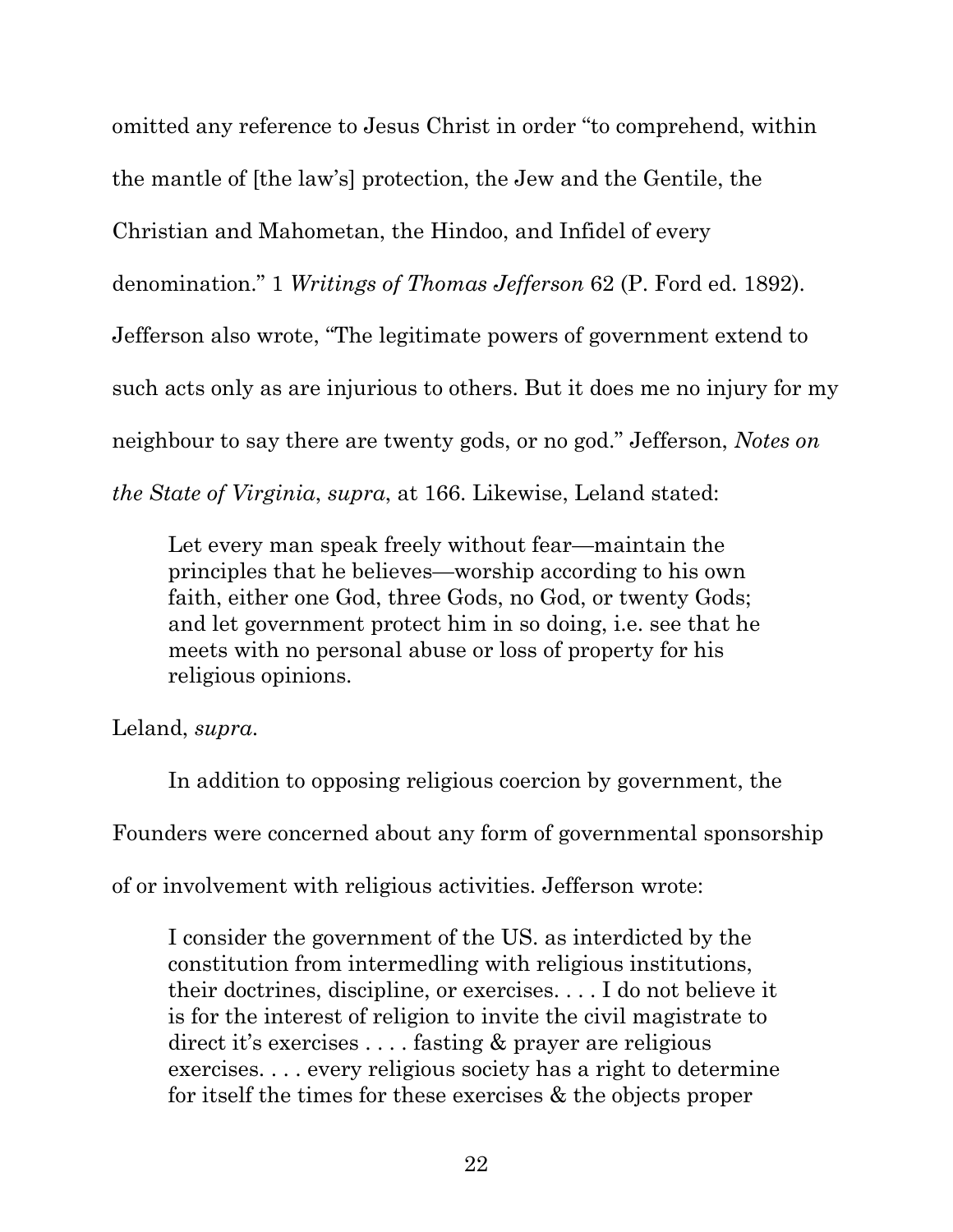for them according to their own particular tenets. and this right can never be safer than in their own hands, where the constitution has deposited it.

Letter from Jefferson to Miller, *supra*. Madison warned against

the old error, that without some sort of alliance or coalition between Government & Religion, neither can be duly supported. Such indeed is the tendency to such a Coalition, and such its corrupting influence on both the parties, that the danger can not be too carefully guarded against. . . . Religion & Govt. will both exist in greater purity, the less they are mixed together.

Letter from James Madison to Edward Livingston (July 10, 1822), https://bit.ly/3BUkbp6. And Leland said, "Government has no more to do with the religious opinions of men than it has with the principles of the mathematics. . . . The duty of magistrates is not to judge of the divinity or tendency of doctrines. . . ." Leland, *supra*.

Judge Mack's prayer practice produces the very evils of governmental religious coercion and entwinement against which the Establishment Clause was intended to guard. As Justice Alito recognized in a concurrence in *Greece*, while the Supreme Court has held that prayers prior to the commencement of legislative meetings are not inherently coercive, "an adjudicatory proceeding" is different permitting "a litigant awaiting trial [to be] asked by the presiding judge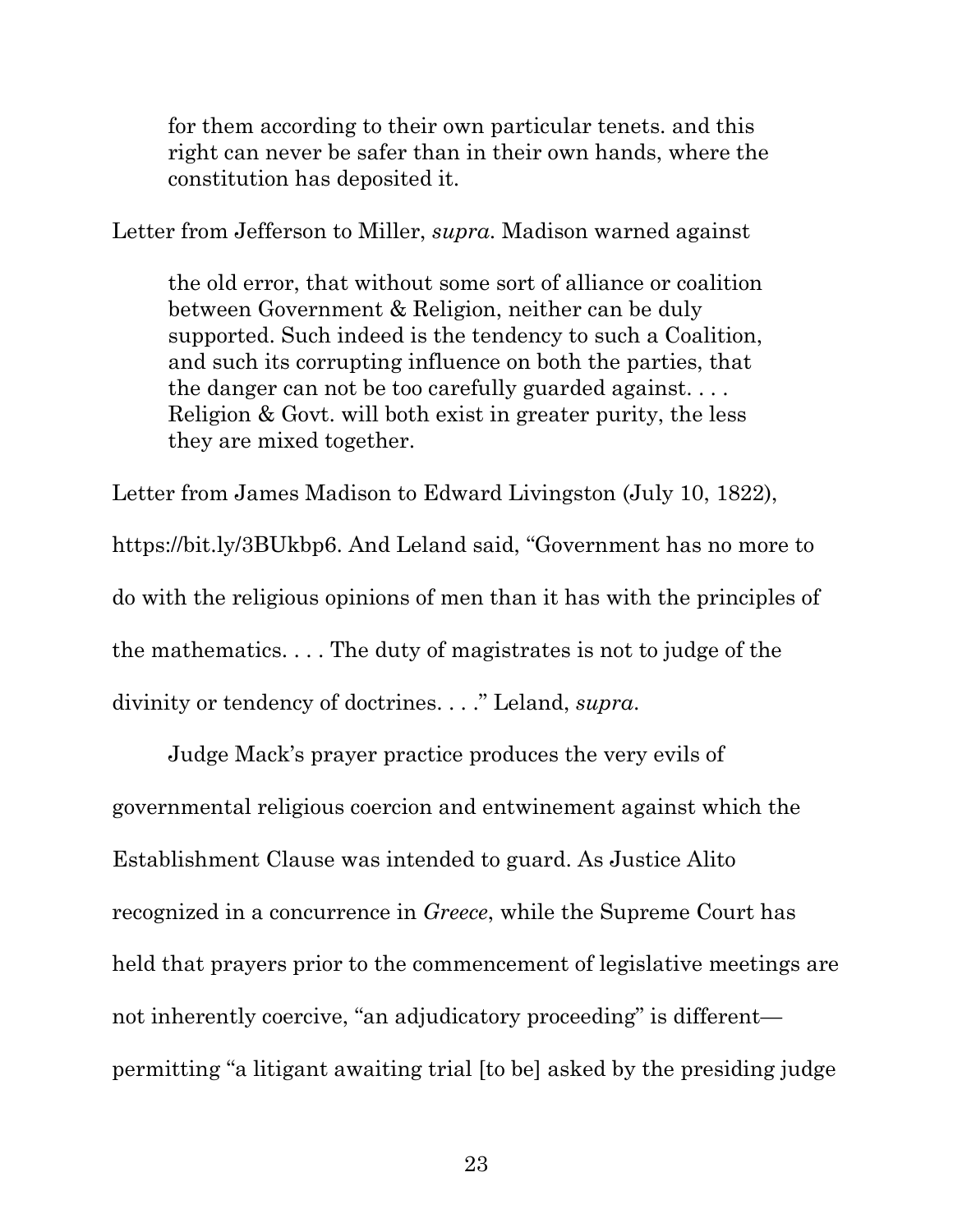to rise for a Christian prayer" would "lead[ ] . . . to a country in which religious minorities are denied the equal benefits of citizenship." *See* 572 U.S. at 594, 603 (Alito, J., concurring). Yet here, Judge Mack pressures a captive audience of citizens to participate in religious worship before he decides their cases or, in the case of a jury trial, exercises substantial control over the proceedings. (*See* R.E. 19–20.) That Judge Mack nominally allows attendees to leave the courtroom before the prayer commences does not render the practice noncoercive attorneys and litigants are loath to walk out because they know that Judge Mack will see them when they reenter and they fear that he will view them with disfavor as a result. (R.E. 19–20, 26–27.) And Judge Mack is plainly sponsoring religious activity and enmeshing it with fundamental operations of government. (*See* R.E. 17–20.)

# **B. Judge Mack has not demonstrated anything remotely resembling an unbroken history of prayer in the courtroom.**

In the Supreme Court's legislative-prayer cases, the Court emphasized that there was an "unambiguous and unbroken history of more than 200 years" that left "no doubt that the practice of opening legislative sessions with a prayer has become part of the fabric of our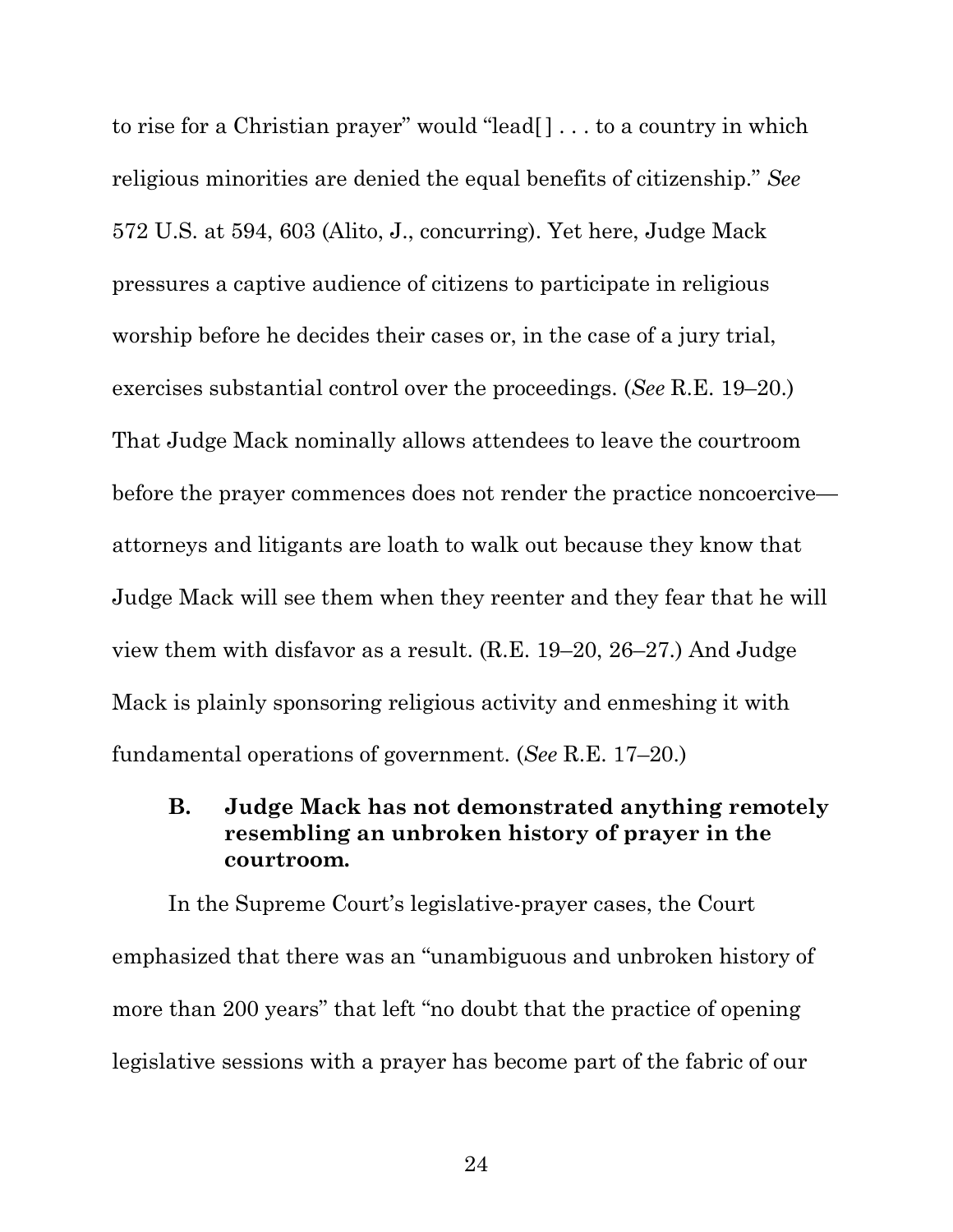society." *Greece*, 572 U.S. at 576 (quoting *Marsh*, 463 U.S. at 792). The Court also cautioned that "[s]tanding alone, historical patterns cannot justify contemporary violations of constitutional guarantees." *Marsh*, 463 U.S. at 790.

Here, there is nothing resembling a long and unbroken history of courtroom prayer going back to the founding of our country. All that Judge Mack is able to demonstrate is that there were isolated occurrences of courtroom prayer at disconnected points in American history. And while there may have been *some* prayer at the special occasions of ceremonial openings of federal-court terms around the time of the Establishment Clause's adoption, as historians we are not aware of any evidence that prayer was the norm. To the contrary, there is evidence that many federal circuit-court openings that occurred during the Founding Era did not include prayer. *See, e.g.*, 2 *The Documentary History of the Supreme Court of the United States, 1789–1800*, at 164 (Maeva Marcus ed., 1988) (referencing 1791 opening of Circuit Court for South Carolina without any mention of a prayer); *id.* at 192 (same for 1791 opening of Circuit Court for the District of Vermont); *id.* at 166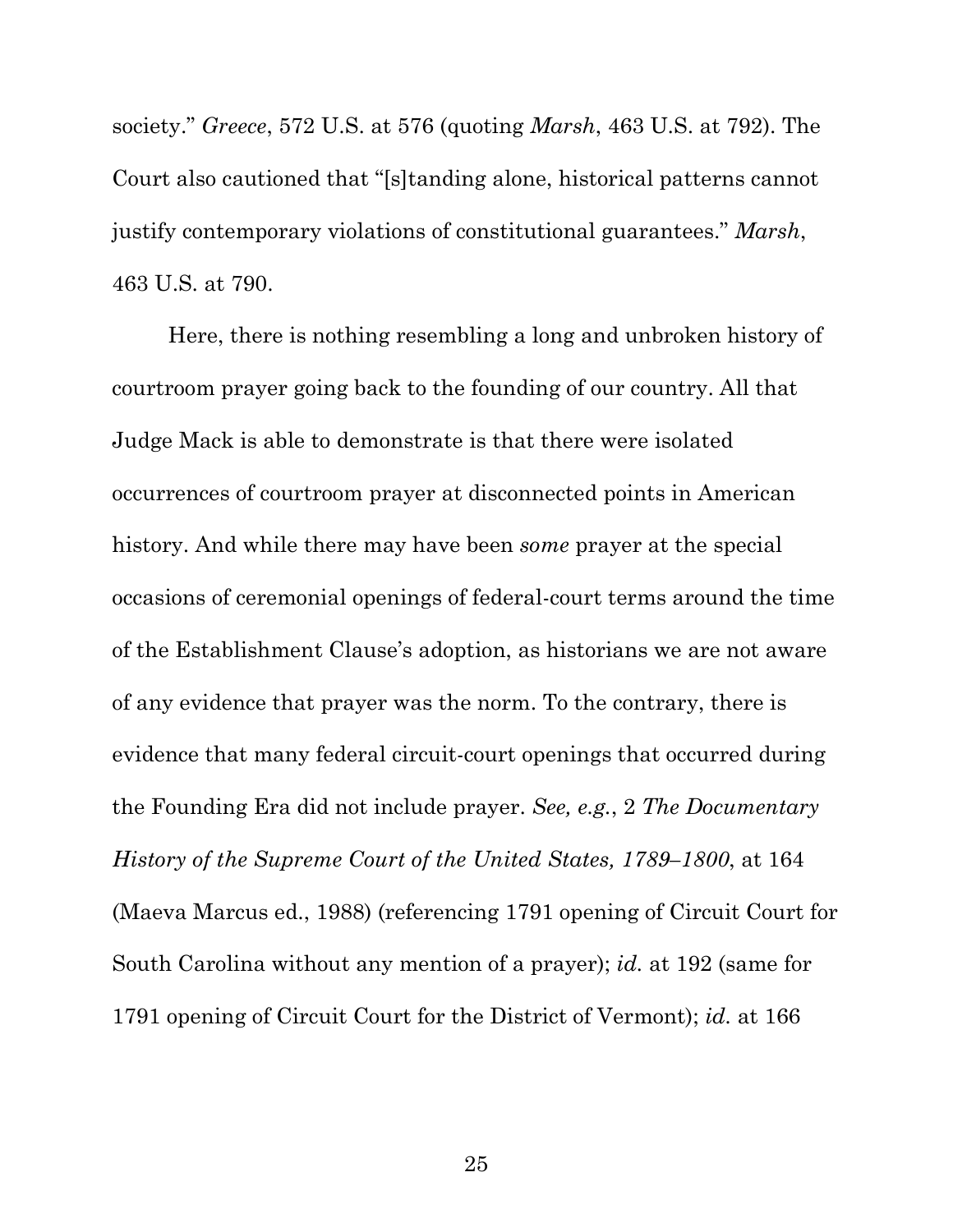(same for 1791 in Virginia); *id.* at 192 (same for 1791 in Rhode Island); *id.* at 331 (same for 1792 in Maryland).

What is more, as noted above, Judge Mack principally—and improperly—relies on events that occurred at the state level or occurred long after the adoption of the Bill of Rights. *See supra* § I(B). And even if those events were at all relevant, they do not come close to showing that courtroom prayer was ever common in the United States. Instead, Judge Mack presents "what historians properly denounce as 'law-office history"—"picking and choosing statements and events favorable to the client's cause." *See* Philip B. Kurland, *The Origins of the Religion Clauses of the Constitution*, 27 Wm. & Mary L. Rev. 839, 842 (1986).[3](#page-30-0)

Further, the sources on which Judge Mack relies have a variety of weaknesses. A good number of them undermine Judge Mack's case by making clear that the presentation of a prayer in the courtroom was

<span id="page-30-0"></span><sup>&</sup>lt;sup>3</sup> It is particularly problematic to rely on such law-office history in a situation like this one, in which the issue is whether judicial prayers were a common practice or a rare, sporadic occurrence. The matter at bar is unlike the Supreme Court's legislative-prayer cases, where there was a long and undisputed historical record of a continuous prayer practice in Congress. *See, e.g.*, *Greece*, 572 U.S. at 575–76; *Marsh*, 463 U.S. at 786–92. Where, as here, a party relies merely on isolated examples to argue that a practice was standard, courts should not uphold the practice on the ground that it is historically well-established (to the extent that it is legally proper to do so at all) without at the very least receiving evidence of that from expert historians. Judge Mack did not present any such evidence here.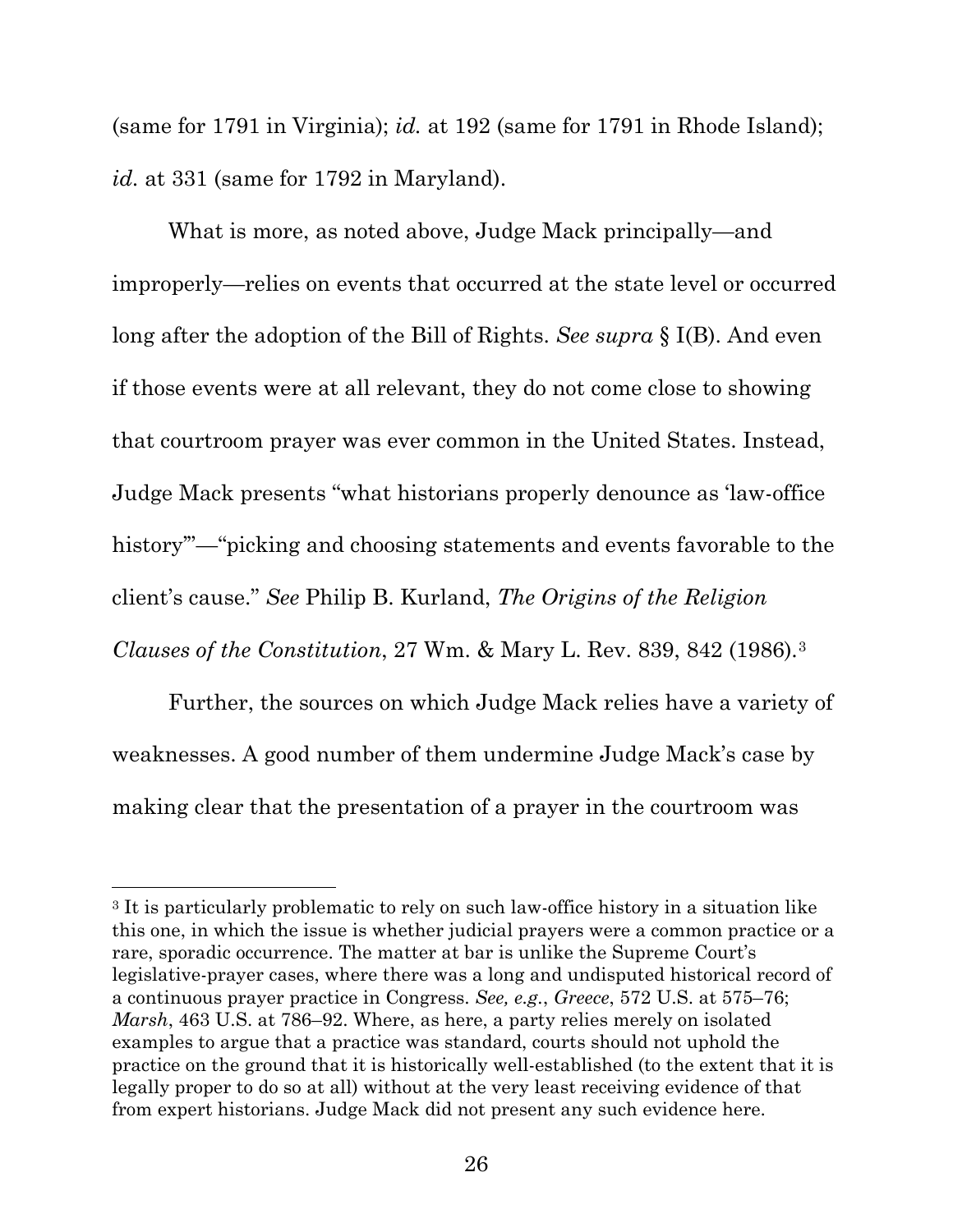unusual or contrary to standard practice. *See* Appellees' Br. 33–37. Others do not evince prayers taking place in courtrooms but instead merely reflect a desire by some that they occur. For example, Judge Mack references a "model prayer" for opening court sessions from a ministerial handbook, without presenting any proof that it was ever used. (*See* R.E. 39 ¶ 81.) Similarly, he points to a bill introduced by a state legislator to require court sessions to be opened with prayer, but he does not present any evidence that the bill passed, and it appears it never did. (*See* R.E. 40 ¶ 92.)

Judge Mack also relies on events that are far different from his practice of opening court sessions with long and detailed prayers by ministers. For instance, most of the federal-court examples from the 1790s that Judge Mack cites describe stray religious references by judges, not opening prayers akin to Judge Mack's. (*See* R.E. 37–38 ¶¶ 70–71, 73–77.) But in *Greece*, the Court explained that it viewed legislative prayer as consistent with the Establishment Clause because "history shows that the *specific* practice is permitted." 572 U.S. at 577 (emphasis added).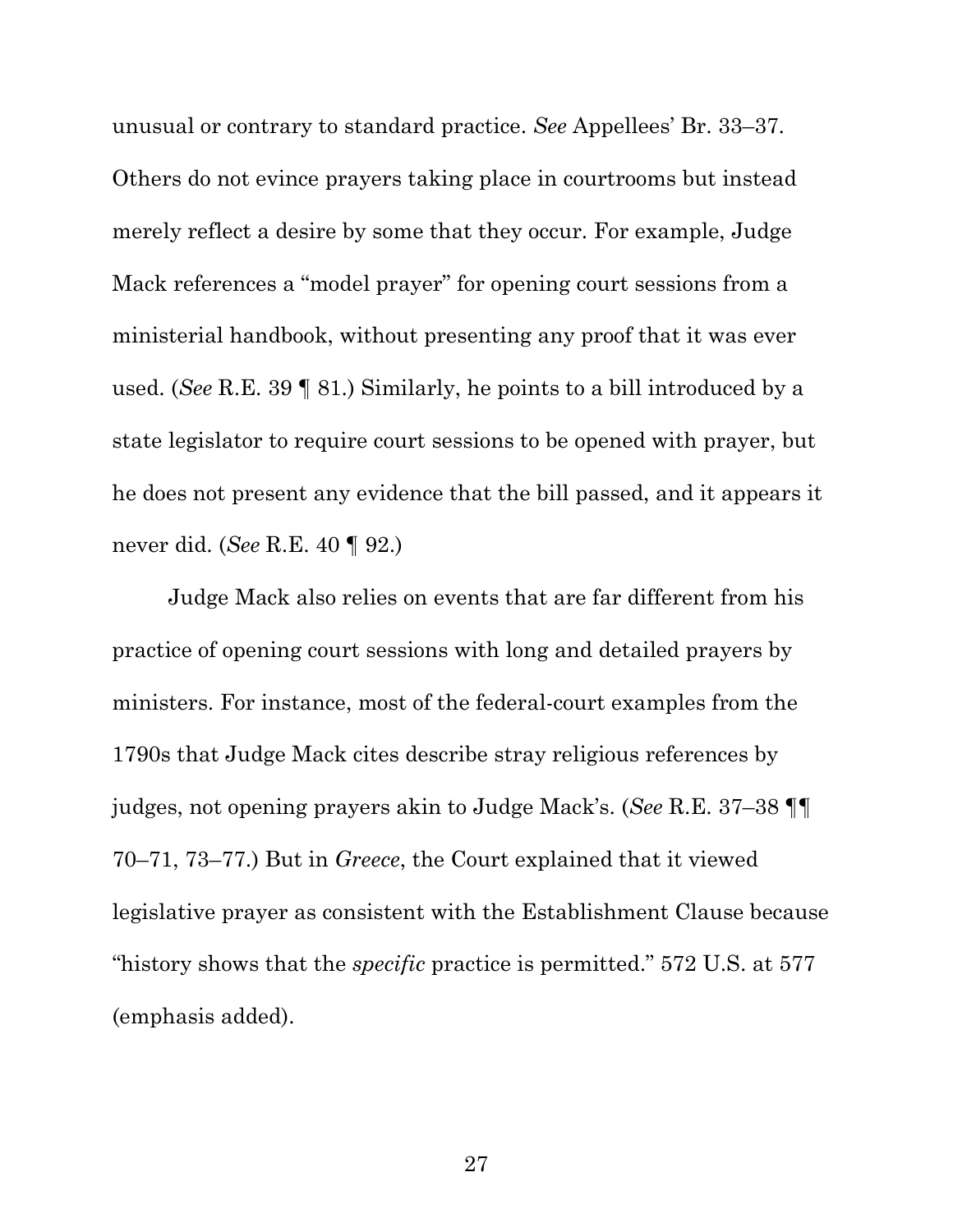Similarly inapposite is Judge Mack's citation (R.E. 45 ¶ 115) of the Supreme Court's use of the phrase "God save the United States and this honorable Court" as part of the opening of its sessions. That phrase is understood to be constitutional because it is a "ceremonial deism"—a short phrase, ubiquitously utilized, that has minimal religious content, does not amount to worship or prayer, and does not reflect or refer to any particular religion. *See Elk Grove Unified Sch. Dist. v. Newdow*, 542 U.S. 1, 37–43 (2004) (O'Connor, J., concurring in the judgment). In any event, the Supreme Court's use of that phrase is not probative of the Framers' intent (*see supra* at pp. 13–15) because it is not known to have occurred earlier than 1827, nearly forty years after the First Amendment was approved (*see* Michael I. Meyerson, *The Original Meaning of "God": Using the Language of the Framing Generation to Create a Coherent Establishment Clause Jurisprudence*, 98 Marq. L. Rev. 1035, 1042–43 (2015)).

Judge Mack's (R.E. 45 ¶ 118) and the Coalition's reliance (Coalition Br. 19) on courtroom oaths that end with "so help me God" is likewise irrelevant. This four-word phrase, with no content particular to any religion, is a far cry from a full-fledged prayer that is directed at the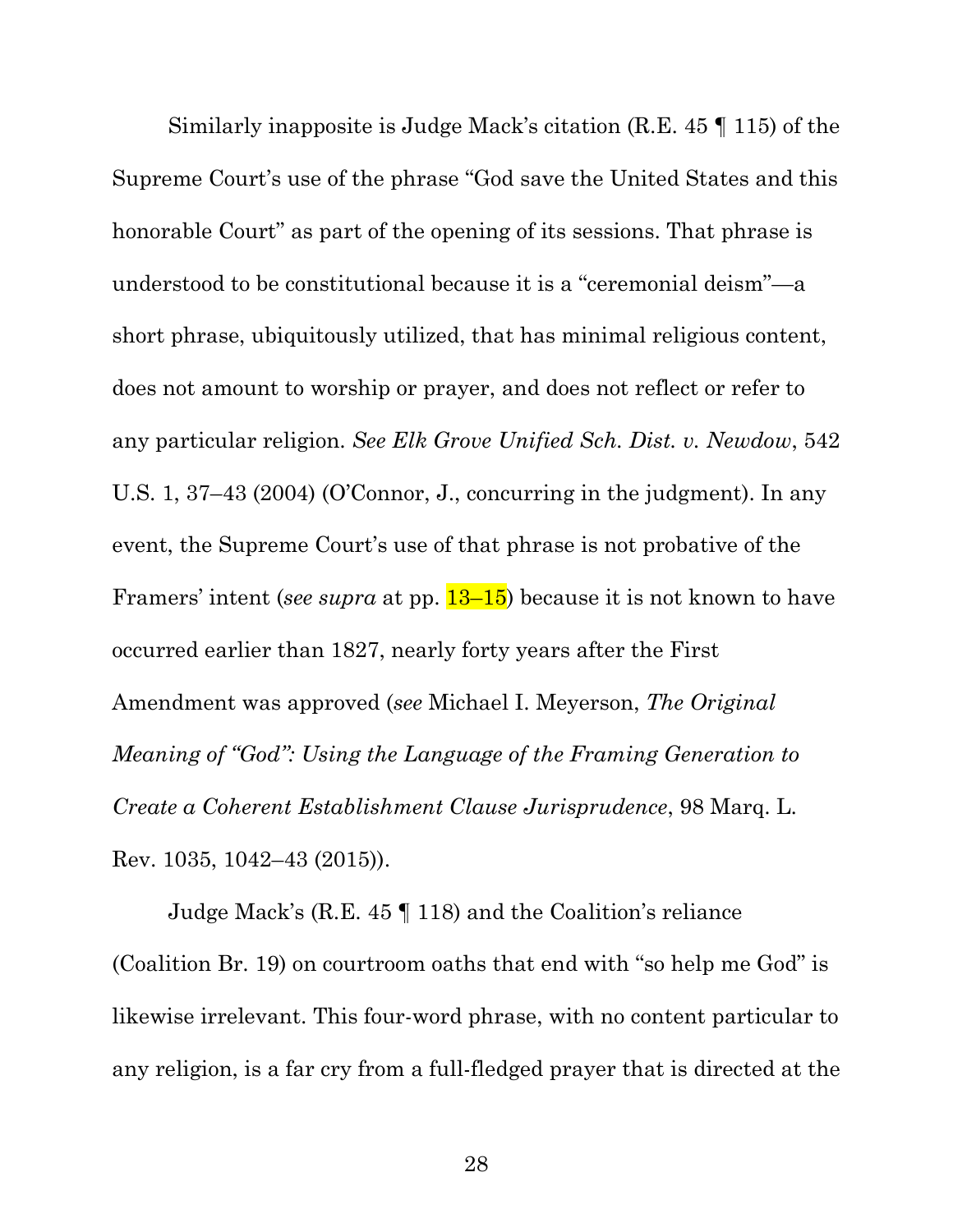audience. In addition, the First Amendment prohibits judges from requiring anyone to take a religious oath as a condition of testifying. *See, e.g.*, *Soc'y of Separationists v. Herman*, 939 F.2d 1207, 1215 (5th Cir. 1991). By contrast, as documented in detail in Plaintiffs' brief, Judge Mack's prayer practice is deeply coercive. *See* Appellees' Br. 6–10, 44–48, 53–59.

Finally, Judge Mack attempts to make hay of some instances of original justices of the Supreme Court presiding over judicial proceedings that were opened with prayer. *See* Appellant's Br. 25–26. But in history, context matters. Under the Judiciary Act of 1789, members of the Supreme Court "rode circuit," presiding over grand juries and trials in the circuit courts. *See* Act of Sept. 24, 1789, To establish the Judicial Courts of the United States (1 Stat.) 73, 74–75. When the Chief Justice and associate justices did so throughout the new United States, their presence marked a new kind of court in American history—a national court operating inside a specific state. *See*  2 *Documentary History*, *supra*, at 3.

At this time, Massachusetts, Connecticut, and New Hampshire had established churches. *See* Colin Kidd, *Civil Theology and Church*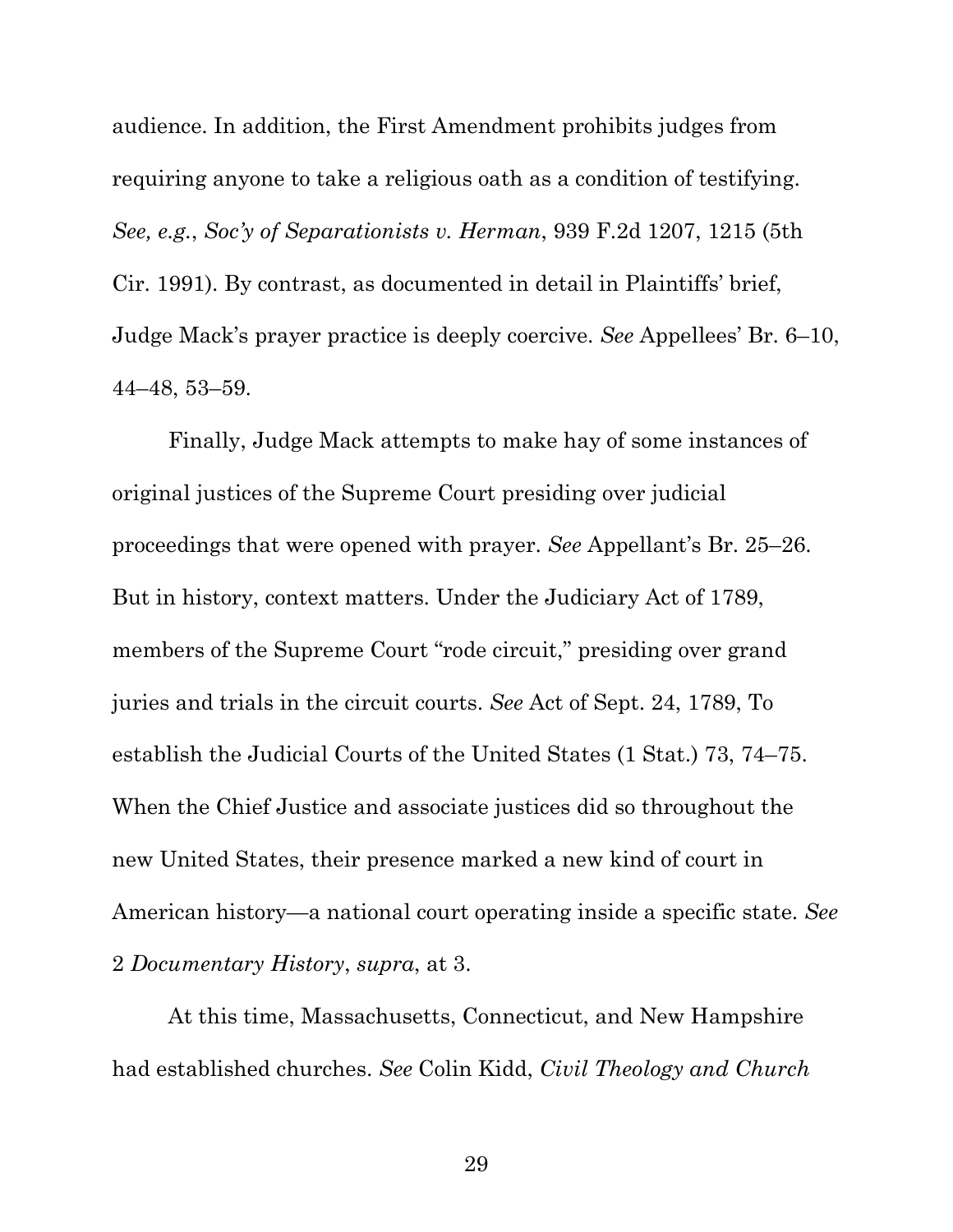*Establishments in Revolutionary America*, 42 Hist. J. 1007, 1020 (1999). In his desire to enhance the authority of the new Constitution and the new national court system, Chief Justice John Jay decided to defer to local New England practice. *See* 2 *Documentary History, supra*, at 13– 14. He and some of his colleagues therefore incorporated ceremonial prayer into special occasions of court-term openings. *See id.* at 13–14, 331.

Importantly, however, the justices did not open each day of court business with prayer. *See id.* at 5. The sources on which Judge Mack relies here are generally reports that include the phrase "[on this date] the Circuit Court of the United States was opened in this town" or a similar phrase that is best interpreted as meaning that the court was set up or established on that date, not that another day of an ongoing court session had begun. **[Cites to be added.]** None of these reports demonstrate that prayers were recited daily at these courts. Rather, they all support the alternate conclusion that these prayers were given on only one day, the day that a court *term* commenced.

Moreover, these opening court days had special ceremonial importance. They "occasioned a sort of local holiday in many of the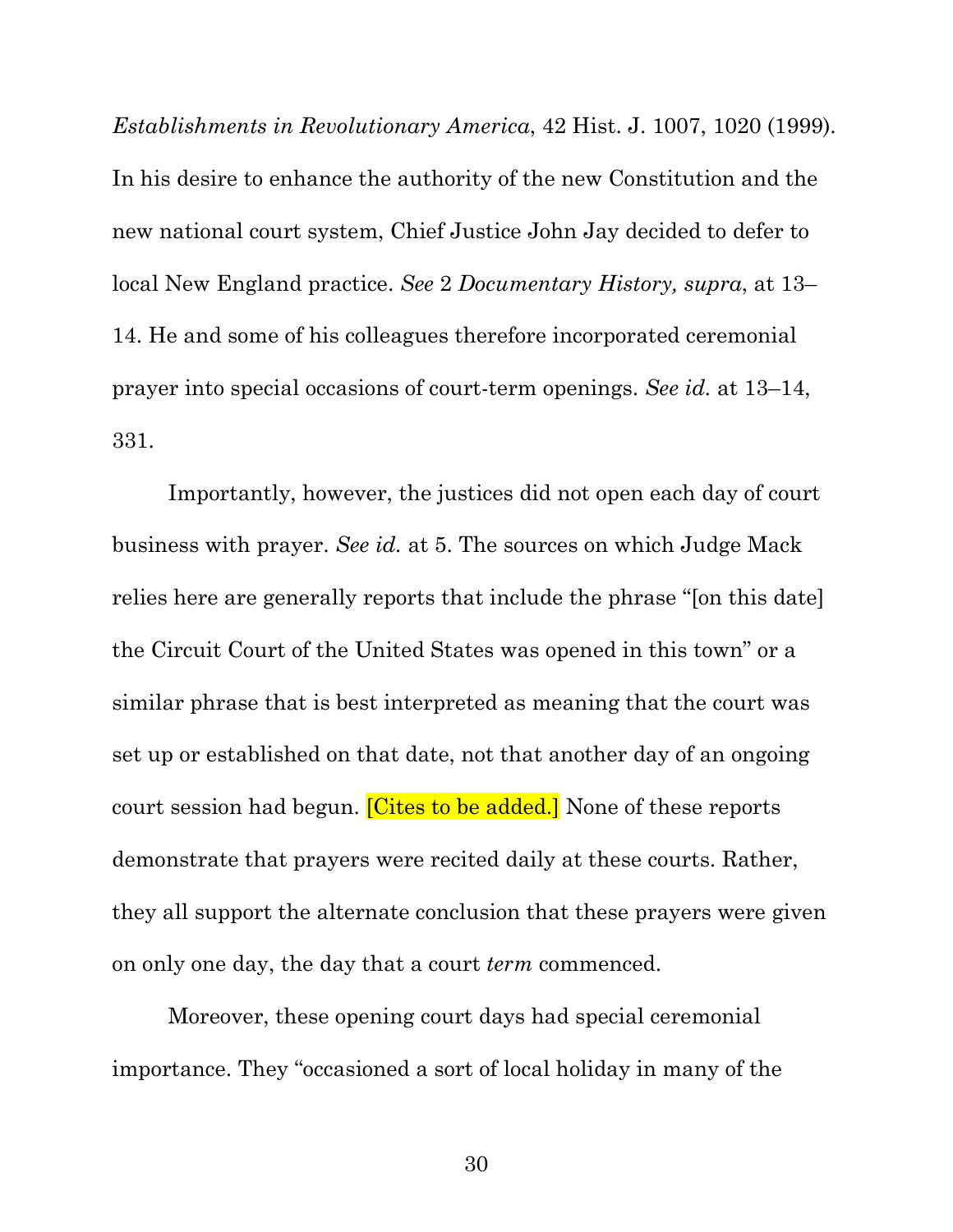circuit towns." *Id.* at 4; *see also id.* at 5 ("Once the jurors had taken their oaths and settled in their seats they were usually addressed by the senior Supreme Court justice present. This address, or charge to the grand jury, was an important part of the court opening ritual.").

In addition, virtually all the examples Judge Mack provides of prayers when justices were riding circuit relate to the opening of grandjury terms. Grand-jury proceedings were quite different from daily court sessions, however. Grand juries in early America determined whether to bring indictments for alleged violations of the law, as grand juries do now, and they also brought "presentments"—complaints about various matters of local interest. *Id.* at 5–6. There is no evidence that potential witnesses or defendants would have been present when termopening ceremonial prayers were given. *See id.* at 4–6. The prayers thus would not have had the coercive impact that Judge Mack's practice has on litigants and attorneys, who reasonably fear that attempting to avoid his prayers may have prejudicial effects on the outcomes of their cases. (*See* R.E. 19–20, 26–27.)

Also, many of the examples that Judge Mack provides of prayers to open grand-jury terms overseen by circuit-riding justices occurred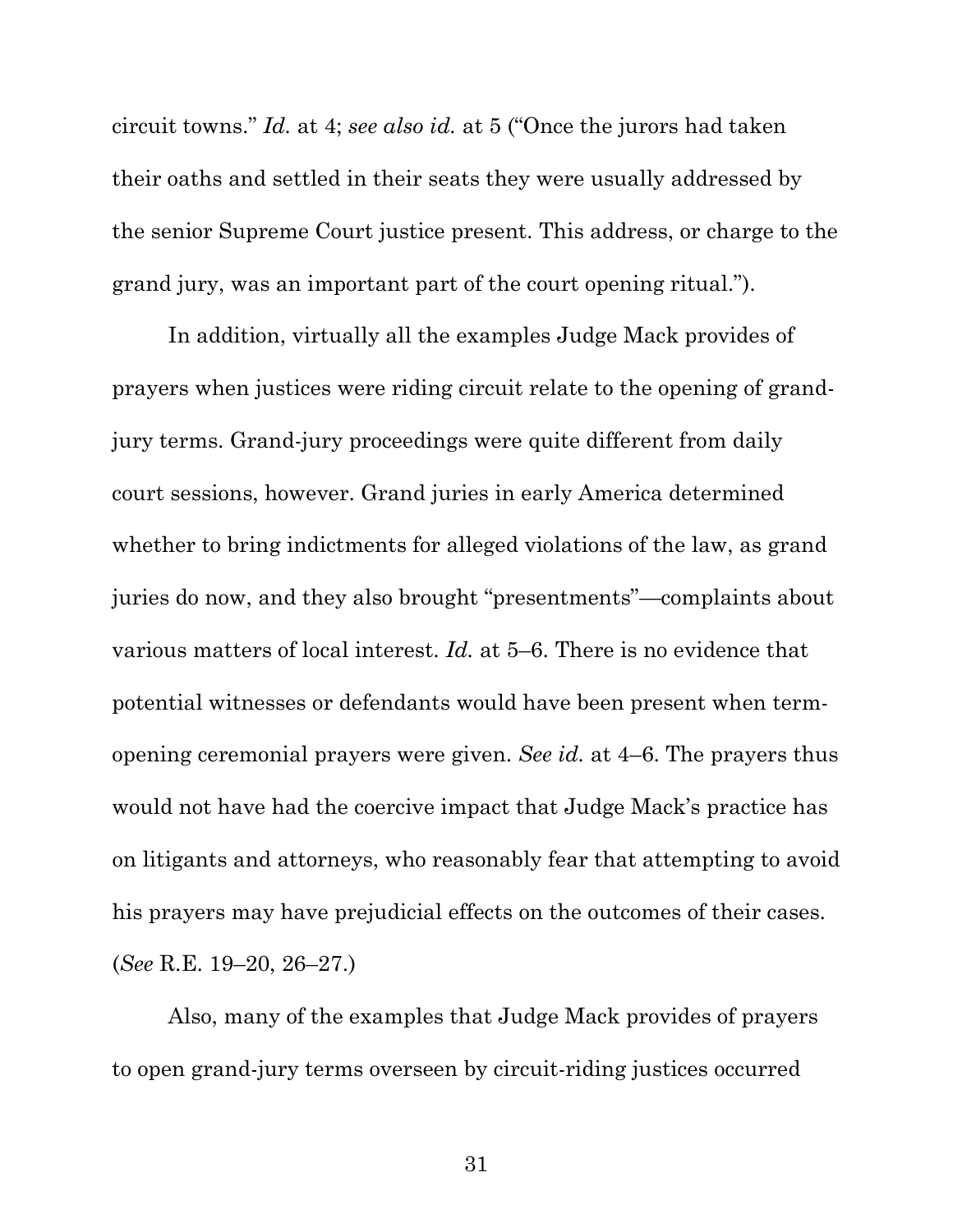before the ratification of the First Amendment. (*See* R.E. 36–37 ¶¶ 65– 69.) Because the Amendment was not yet in effect, these examples cannot properly be construed as evidence that justices thought that the prayers were allowed by it. And in any event, Judge Mack presents no evidence of any justice allowing opening prayers when riding circuit past the early nineteenth century.

In the end, Judge Mack has failed to present any evidence that *any* federal or state court has regularly opened its daily proceedings with prayer throughout a significant stretch of the existence of the United States, much less of an unbroken practice extending from the enactment of the First Amendment through the present. Judge Mack has merely offered evidence of isolated prayers that occurred in different courts at different times. As historians, we cannot support his attempt to present isolated historical events as a long-standing tradition.

## **CONCLUSION**

The Establishment Clause was intended to shield individuals from religious coercion, and to prevent government from becoming involved with religion, so that both religion and government could flourish.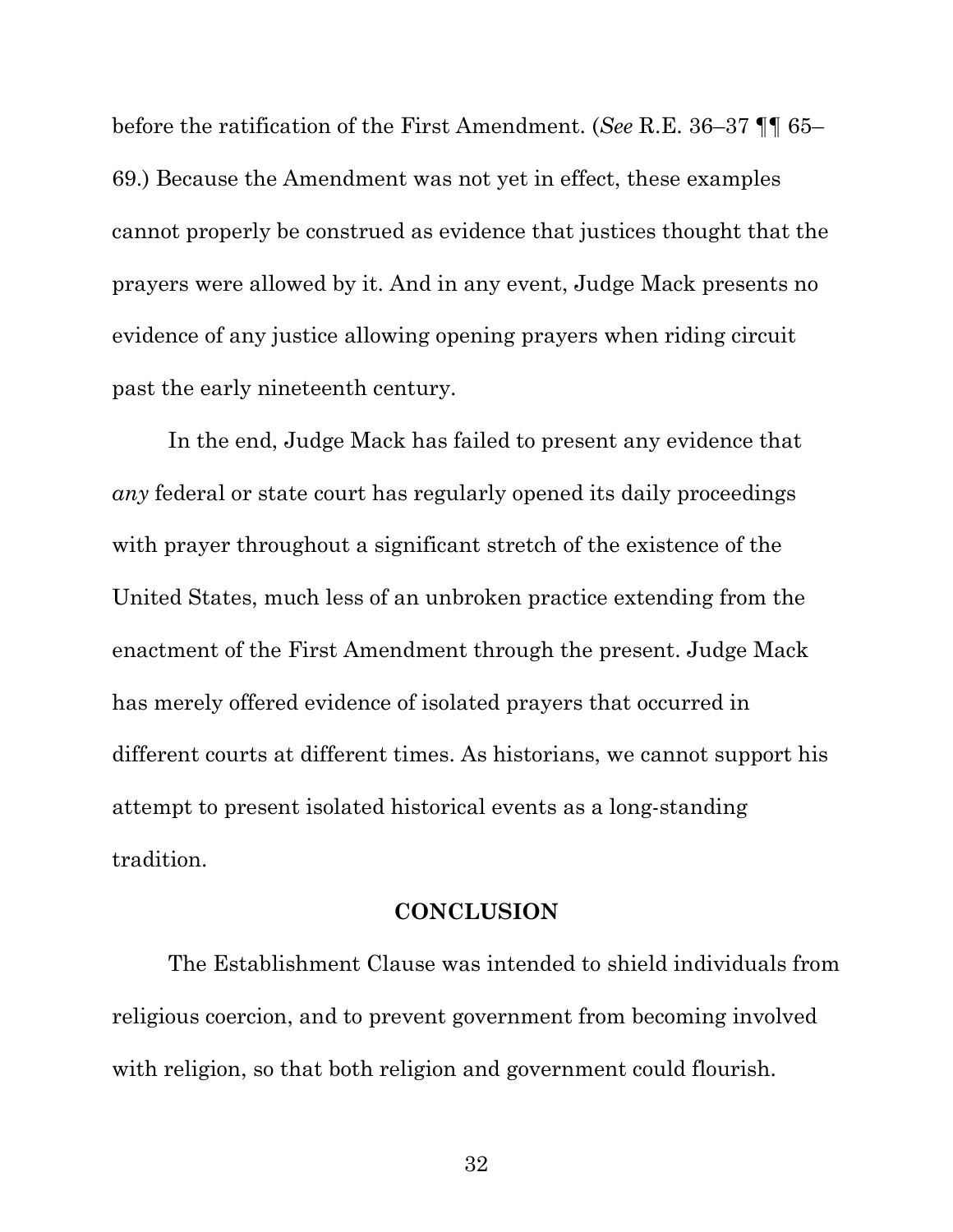Judge Mack's prayer practice violates these fundamental principles. And he has not come close to demonstrating a continuous practice throughout the history of this country of daily government-sponsored courtroom prayer. The Court should affirm the district court's judgment.

November XX, 2021 Respectfully submitted,

*/s/ Alex J. Luchenitser* Richard B. Katskee Alex J. Luchenitser\* \**Counsel of record* AMERICANS UNITED FOR SEPARATION OF CHURCH AND STATE 1310 L St. NW, Suite 200 Washington, DC 20005 (202) 466-7306 katskee@au.org luchenitser@au.org

*Counsel for amici curiae*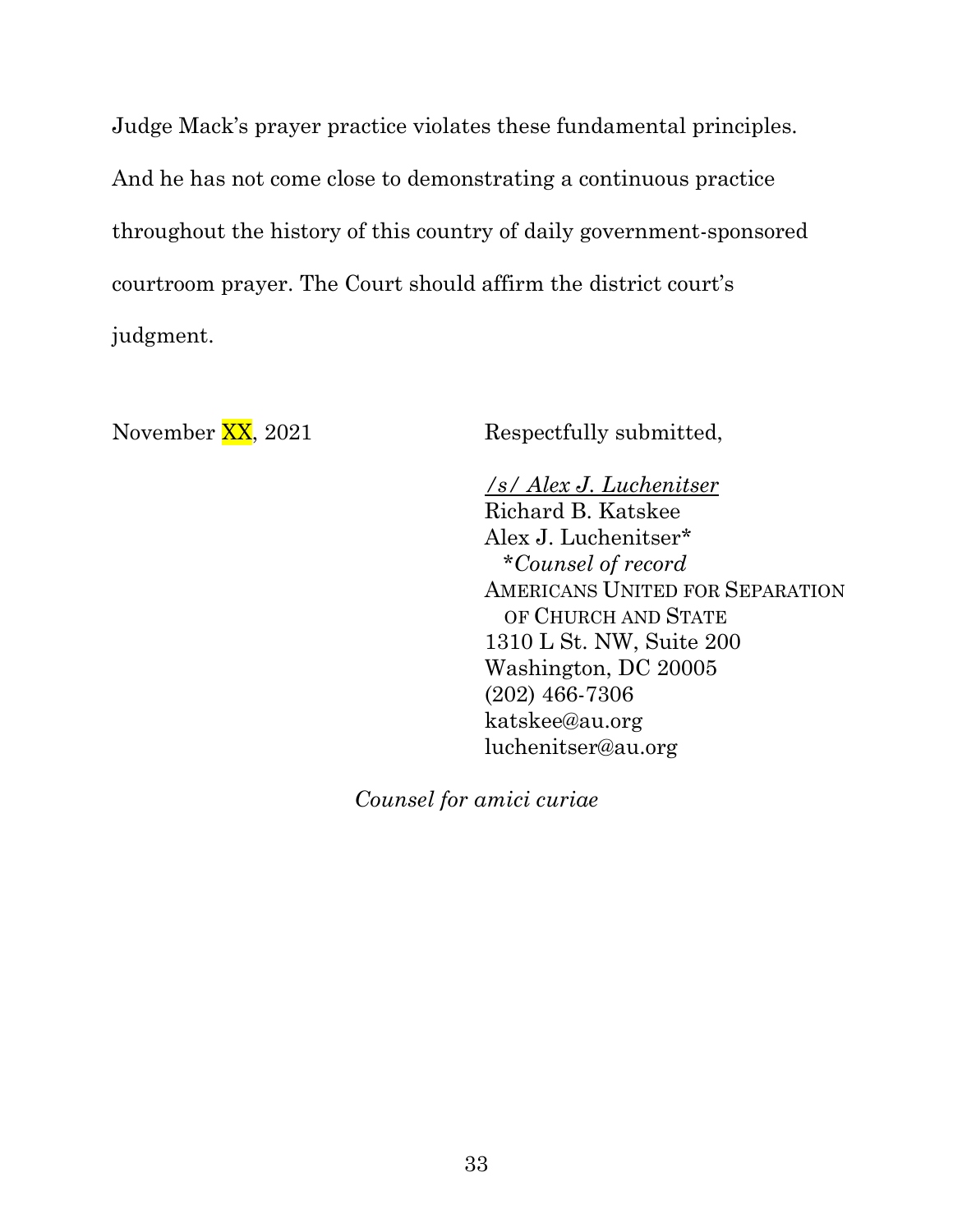## **CERTIFICATE OF SERVICE**

I hereby certify that on November XX, 2021, I electronically filed the foregoing brief with the Clerk of Court for the United States Court of Appeals for the Fifth Circuit by using the CM/ECF system. The participants in this case are registered CM/ECF users, and service will be accomplished by the CM/ECF system.

> */s/ Alex J. Luchenitser* Alex J. Luchenitser